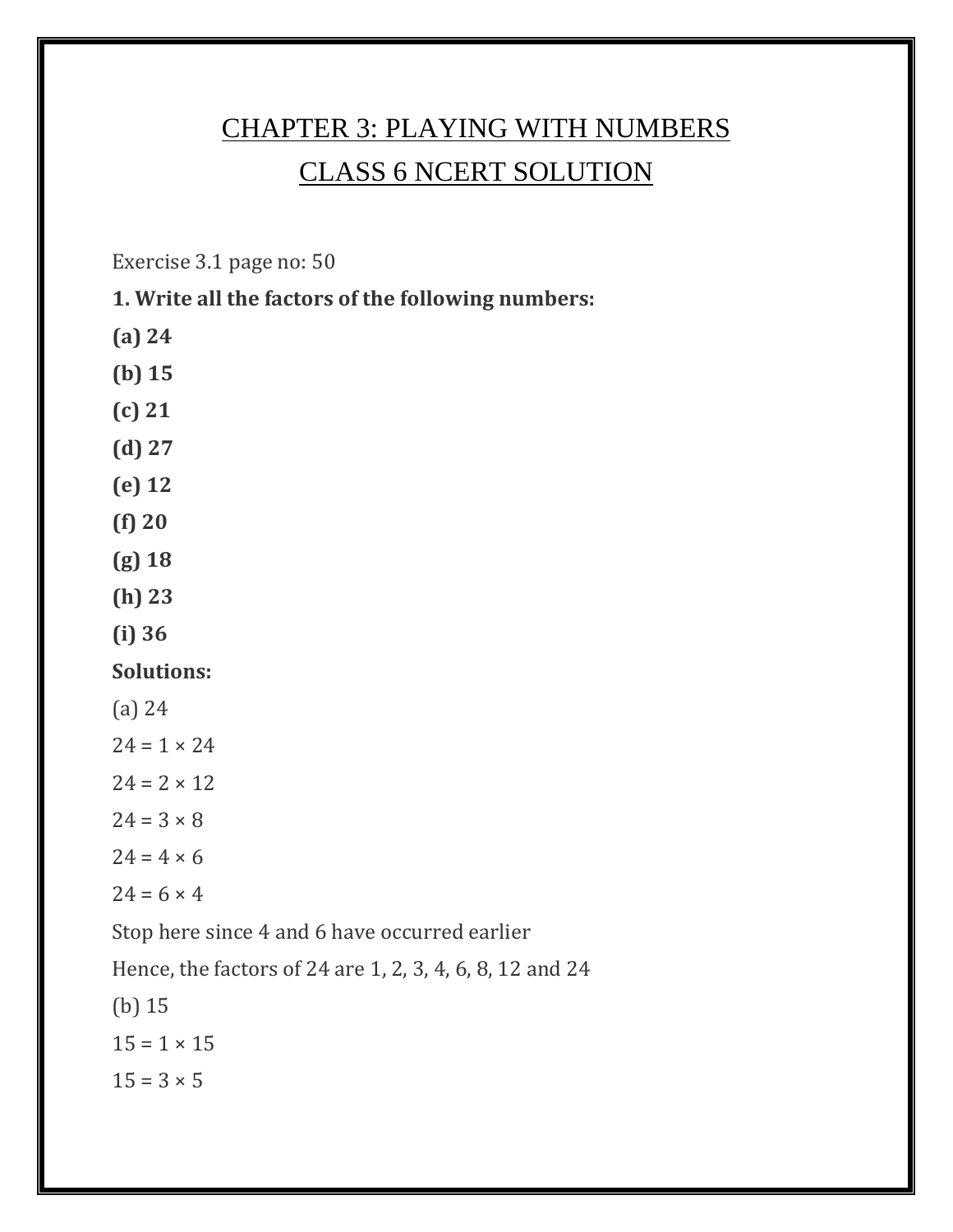$15 = 5 \times 3$ 

Stop here since 3 and 5 have occurred earlier Hence, the factors of 15 are 1, 3, 5 and 15 (c) 21  $21 = 1 \times 21$  $21 = 3 \times 7$  $21 = 7 \times 3$ Stop here since 3 and 7 have occurred earlier Hence, the factors of 21 are 1, 3, 7 and 21 (d) 27  $27 = 1 \times 27$  $27 = 3 \times 9$  $27 = 9 \times 3$ Stop here since 3 and 9 have occurred earlier Hence, the factors of 27 are 1, 3, 9 and 27 (e) 12  $12 = 1 \times 12$  $12 = 2 \times 6$  $12 = 3 \times 4$  $12 = 4 \times 3$ Stop here since 3 and 4 have occurred earlier Hence, the factors of 12 are 1, 2, 3, 4, 6 and 12 (f) 20  $20 = 1 \times 20$  $20 = 2 \times 10$  $20 = 4 \times 5$  $20 = 5 \times 4$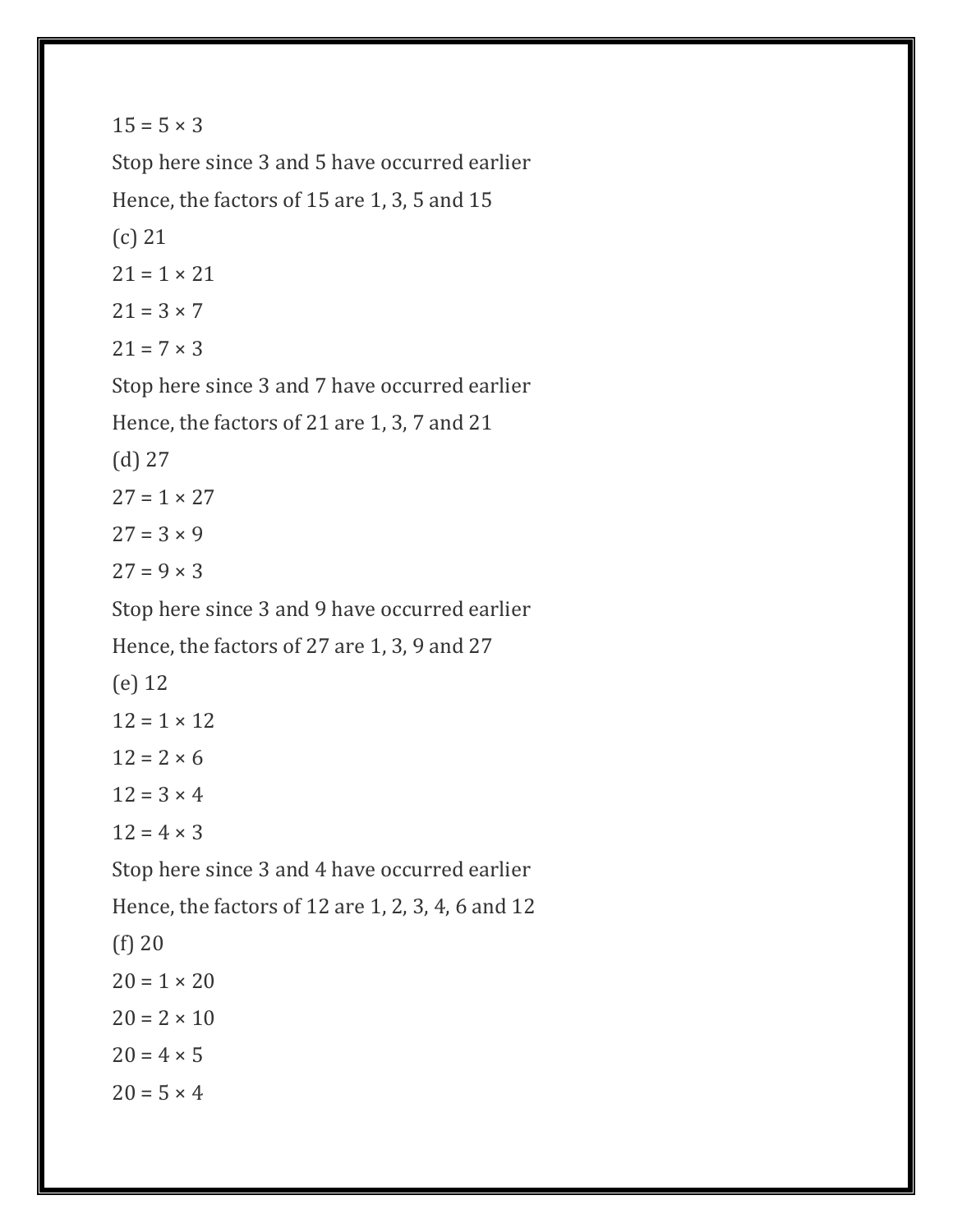Stop here since 4 and 5 have occurred earlier Hence, the factors of 20 are 1, 2, 4, 5 10 and 20 (g) 18  $18 = 1 \times 18$  $18 = 2 \times 9$  $18 = 3 \times 6$  $18 = 6 \times 3$ Stop here since 3 and 6 have occurred earlier Hence, the factors of 18 are 1, 2, 3, 6, 9 and 18 (h) 23  $23 = 1 \times 23$  $23 = 23 \times 1$ Since 1 and 23 have occurred earlier Hence, the factors of 23 are 1 and 23 (i) 36  $36 = 1 \times 36$  $36 = 2 \times 18$  $36 = 3 \times 12$  $36 = 4 \times 9$  $36 = 6 \times 6$ 

Stop here, since both the factors (6) are same. Thus the factors of 36 are 1, 2, 3, 4, 6, 9, 12, 18 and 36

#### **2. Write first five multiples of:**

**(a) 5 (b) 8 (c) 9 Solutions:**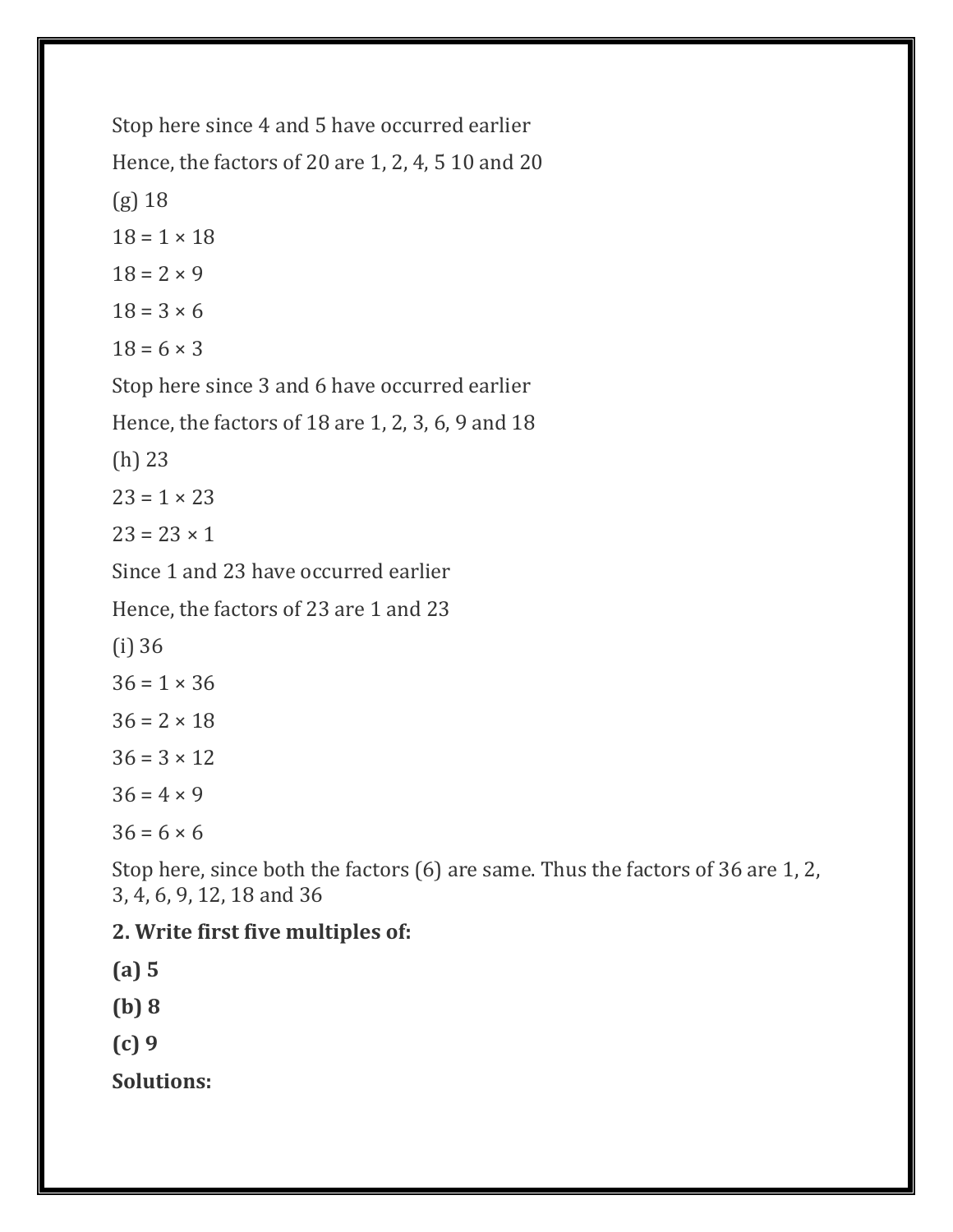(a) The required multiples are:

 $5 \times 1 = 5$  $5 \times 2 = 10$  $5 \times 3 = 15$  $5 \times 4 = 20$  $5 \times 5 = 25$ 

Hence, the first five multiples of 5 are 5, 10, 15, 20 and 25

(b) The required multiples are:

 $8 \times 1 = 8$  $8 \times 2 = 16$  $8 \times 3 = 24$  $8 \times 4 = 32$  $8 \times 5 = 40$ 

Hence, the first five multiples of 8 are 8, 16, 24, 32 and 40

(c) The required multiples are:

 $9 \times 1 = 9$  $9 \times 2 = 18$  $9 \times 3 = 27$  $9 \times 4 = 36$  $9 \times 5 = 45$ 

Hence, the first five multiples of 9 are 9, 18, 27, 36 and 45

#### **3. Match the items in column 1 with the items in column 2.**

| Column 1         | <b>Column 2</b>   |
|------------------|-------------------|
| (i) 35           | (a) Multiple of 8 |
| $(ii)$ 15        | (b) Multiple of 7 |
| $(iii)$ 16<br>70 | (c) Multiple of   |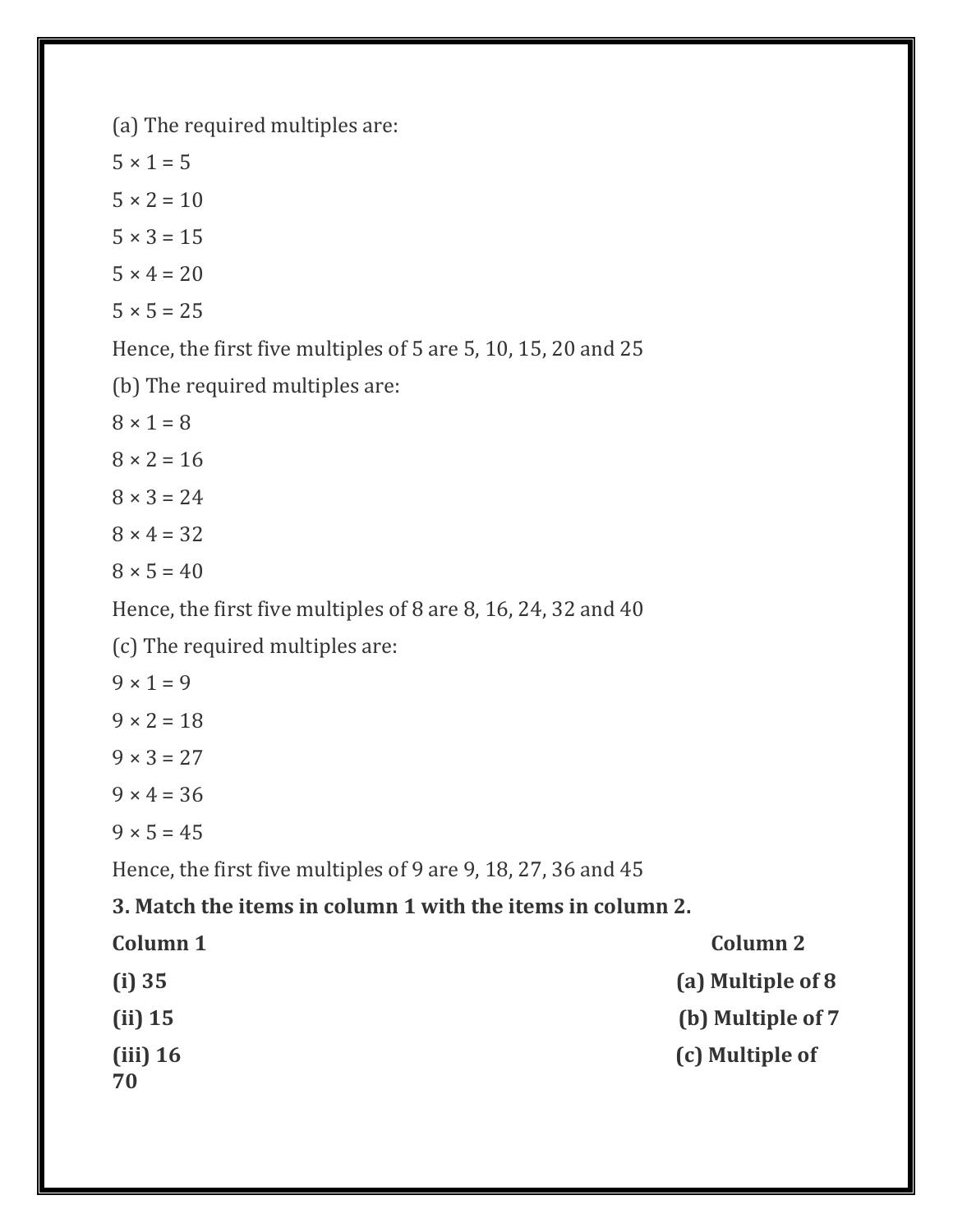#### **Solutions:**

(i) 35 is a multiple of 7 Hence, option (b) (ii) 15 is a factor of 30 Hence, option (d) (iii) 16 is a multiple of 8 Hence, option (a) (iv) 20 is a factor of 20 Hence, option (f) (v) 25 is a factor of 50

Hence, option (e)

# **4. Find all the multiples of 9 upto 100.**

#### **Solutions:**

|                   |  | $9 \times 1 = 9$  |                    |
|-------------------|--|-------------------|--------------------|
|                   |  | $9 \times 2 = 18$ |                    |
| $9 \times 3 = 27$ |  |                   |                    |
|                   |  | $9 \times 4 = 36$ |                    |
| $9 \times 5 = 45$ |  |                   |                    |
|                   |  | $9 \times 6 = 54$ |                    |
| $9 \times 7 = 63$ |  |                   |                    |
|                   |  | $9 \times 8 = 72$ |                    |
| $9 \times 9 = 81$ |  |                   |                    |
|                   |  |                   | $9 \times 10 = 90$ |
|                   |  |                   | $9 \times 11 = 99$ |

**(iv) 20 (d) Factor of 30**

# **(v) 25 (e) Factor of 50**

**(f) Factor of 20**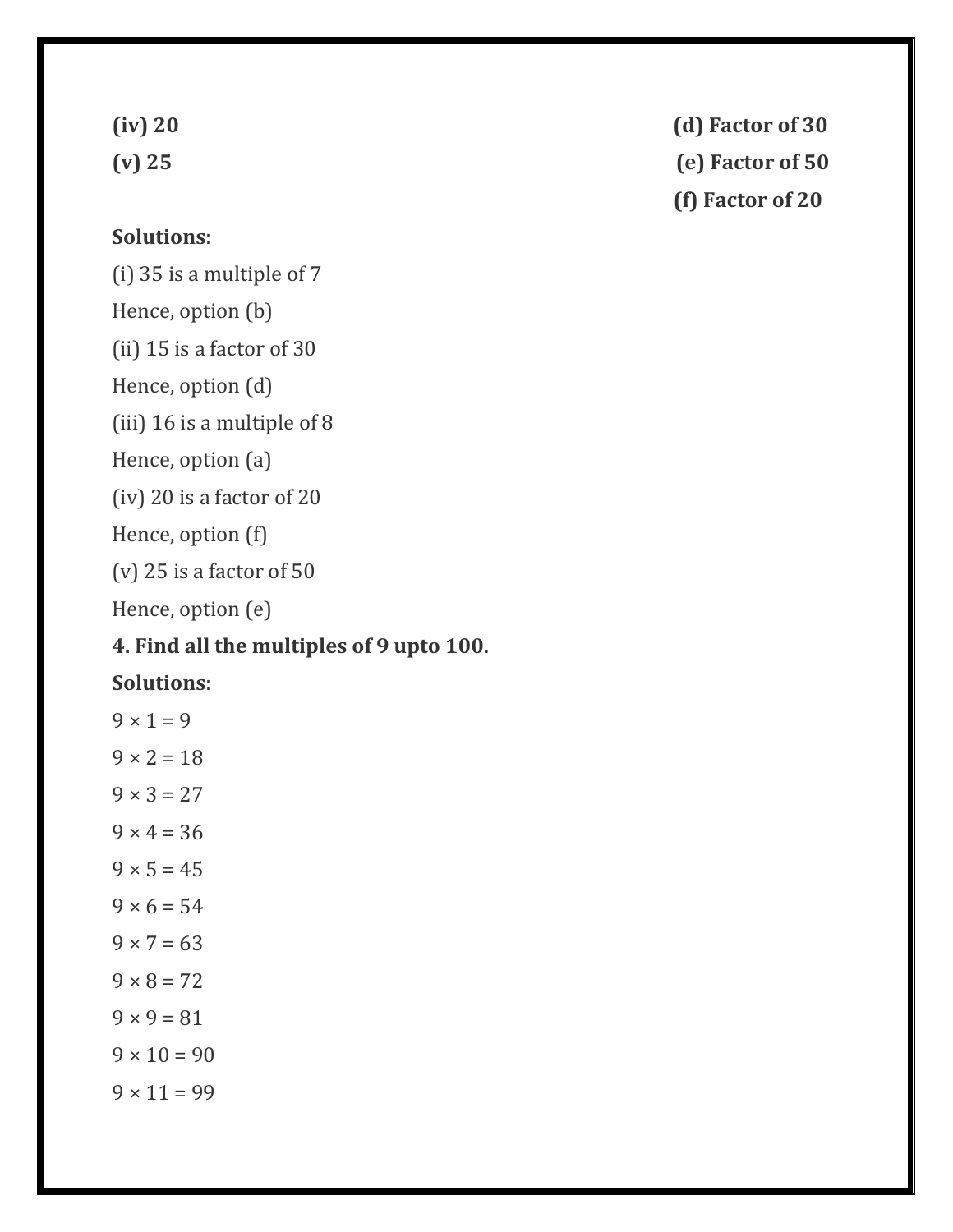∴ All the multiples of 9 upto 100 are 9, 18, 27, 36, 45, 54, 63, 72, 81, 90 and 99

Exercise 3.2 PAGE no: 53

# **1. What is the sum of any two (a) Odd numbers? (b) Even numbers? Solutions:**

(a)The sum of any two odd numbers is even numbers.

Examples:  $5 + 3 = 8$ 

 $15 + 13 = 28$ 

(b) The sum of any two even numbers is even numbers

Examples:  $2 + 8 = 10$ 

 $12 + 28 = 40$ 

**2. State whether the following statements are True or False:**

**(a) The sum of three odd numbers is even.**

**(b) The sum of two odd numbers and one even number is even.**

**(c) The product of three odd numbers is odd.**

**(d) If an even number is divided by 2, the quotient is always odd.**

- **(e) All prime numbers are odd.**
- **(f) Prime numbers do not have any factors.**

**(g) Sum of two prime numbers is always even.**

**(h) 2 is the only even prime number.**

**(i) All even numbers are composite numbers.**

**(j) The product of two even numbers is always even.**

# **Solutions:**

(a) False. The sum of three odd numbers is odd.

Example:  $7 + 9 + 5 = 21$  i.e odd number

(b) True. The sum of two odd numbers and one even numbers is even.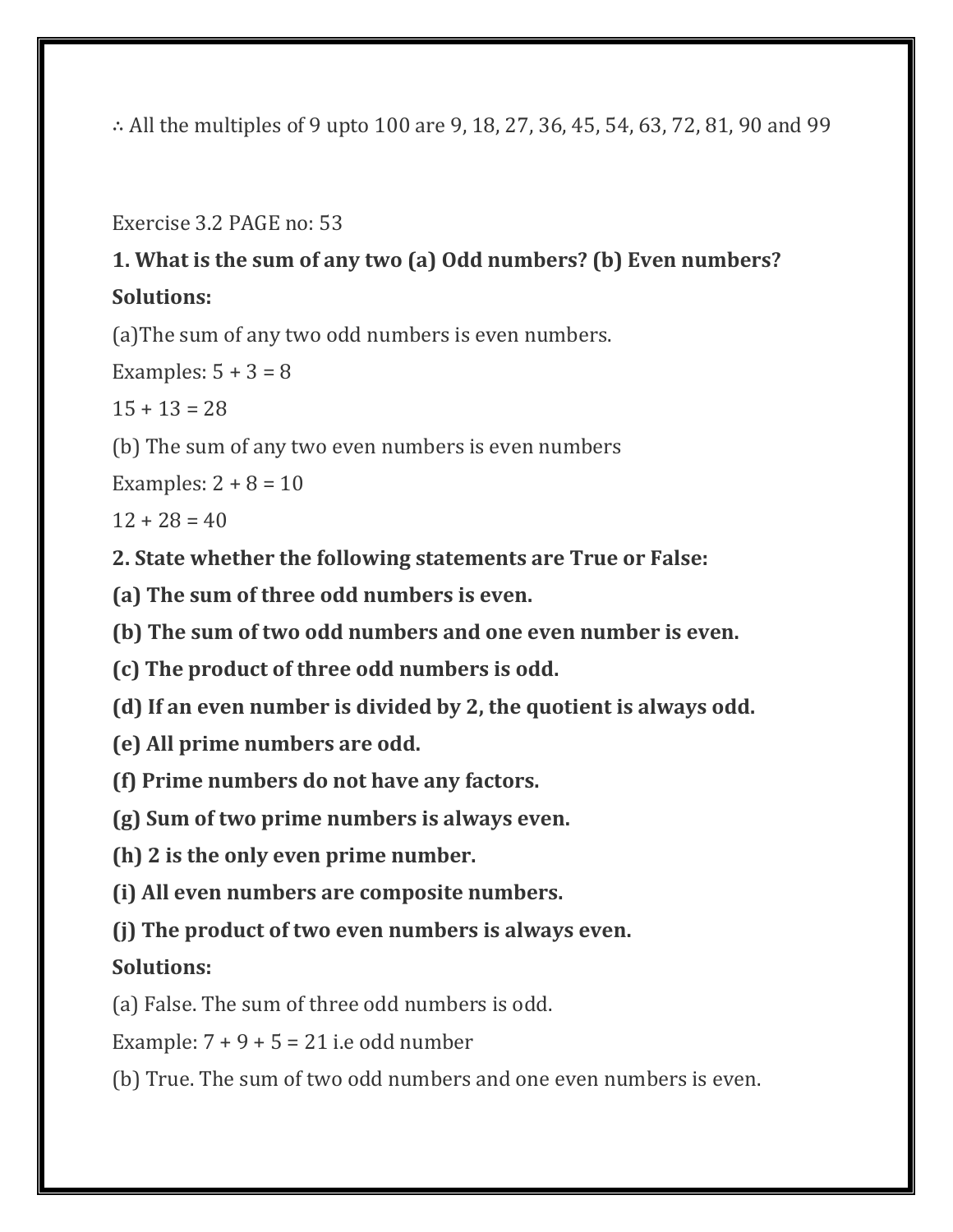Example:  $3 + 5 + 8 = 16$  i.e is even number.

(c) True. The product of three odd numbers is odd.

Example:  $3 \times 7 \times 9 = 189$  i.e is odd number.

(d) False. If an even number is divided by 2, the quotient is even.

Example:  $8 \div 2 = 4$ 

(e) False, All prime numbers are not odd.

Example: 2 is a prime number but it is also an even number.

(f) False. Since, 1 and the number itself are factors of the number

(g) False. Sum of two prime numbers may also be odd number

Example:  $2 + 5 = 7$  i.e odd number.

(h) True. 2 is the only even prime number.

(i) False. Since, 2 is a prime number.

(j) True. The product of two even numbers is always even.

Example:  $2 \times 4 = 8$  i.e even number.

## **3. The numbers 13 and 31 are prime numbers. Both these numbers have same digits 1 and 3. Find such pairs of prime numbers upto 100.**

# **Solutions:**

The prime numbers with same digits upto 100 are as follows:

17 and 71

37 and 73

79 and 97

## **4. Write down separately the prime and composite numbers less than 20.**

# **Solutions:**

2, 3, 5, 7, 11, 13, 17 and 19 are the prime numbers less than 20

4, 6, 8, 9, 10, 12, 14, 15, 16 and 18 are the composite numbers less than 20

# **5. What is the greatest prime number between 1 and 10?**

# **Solutions:**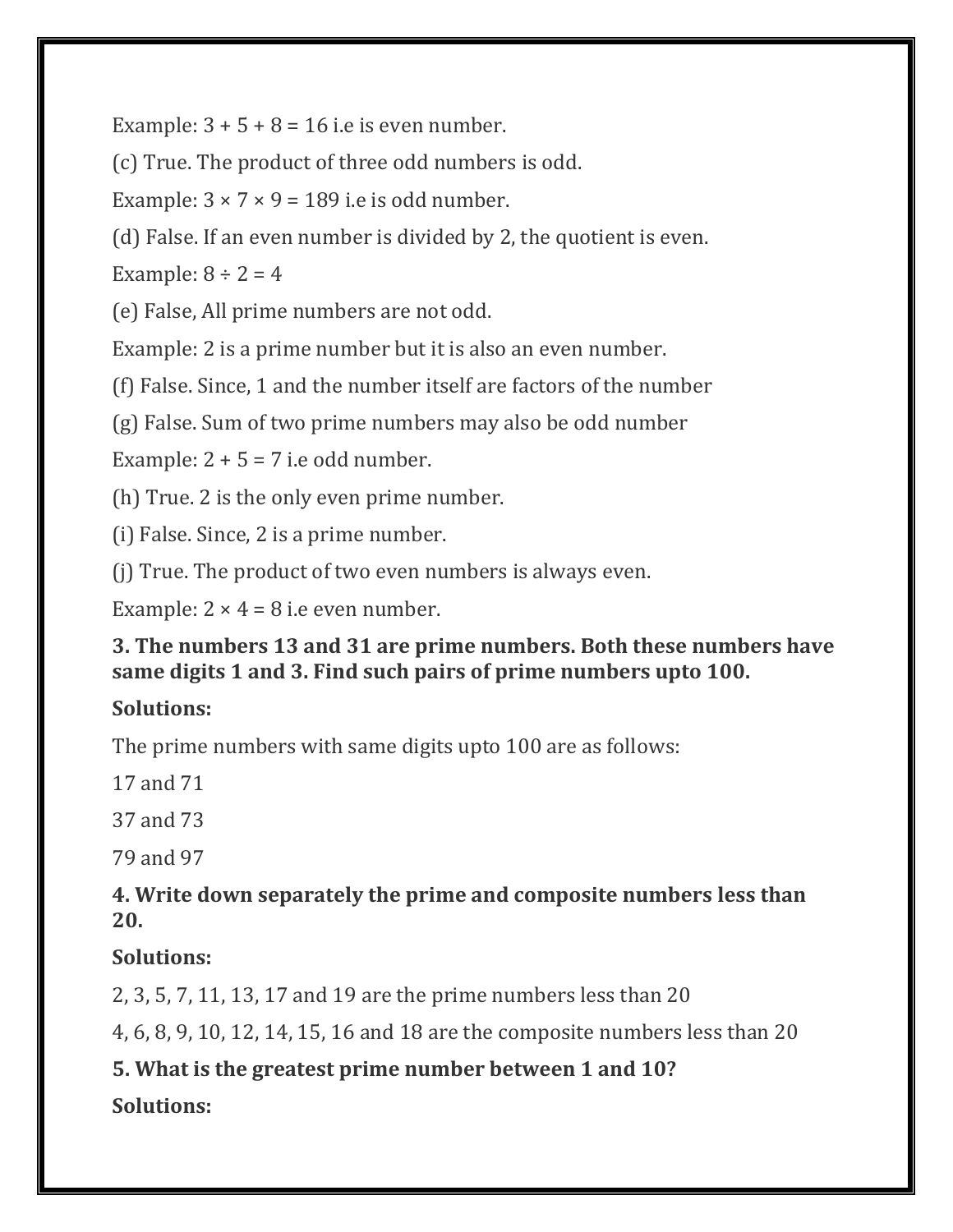2, 3, 5 and 7 are the prime numbers between 1 and 10. 7 is the greatest prime number among them.

**6. Express the following as the sum of two odd primes.**

**(a) 44**

**(b) 36**

- **(c) 24**
- **(d) 18**

**Solutions:**

- **(a)** 3 + 41 = 44
- (b)  $5 + 31 = 36$
- (c) 5 + 19 = 24

(d) 5 + 13 = 18

## **7. Give three pairs of prime numbers whose difference is 2. [Remark: Two prime numbers whose difference is 2 are called twin primes].**

# **Solutions:**

The three pairs of prime numbers whose difference is 2 are

3, 5

5, 7

11, 13

# **8. Which of the following numbers are prime?**

- **(a) 23**
- **(b) 51**
- **(c) 37**
- **(d) 26**

**Solutions:**

**(a)** 23

 $1 \times 23 = 23$ 

 $23 \times 1 = 23$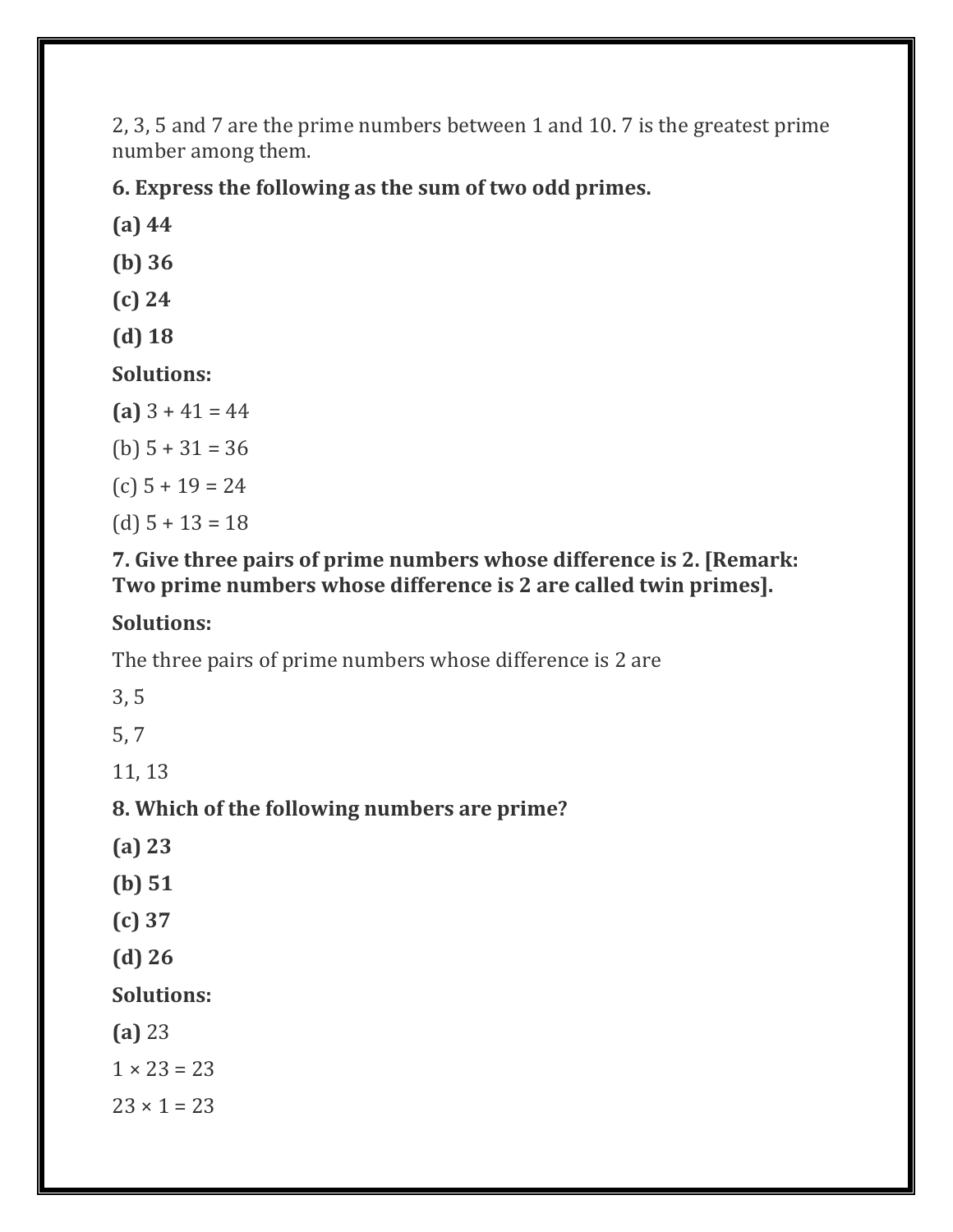Therefore 23 has only two factors 1 and 23. Hence, it is a prime number.

(b) 51

 $1 \times 51 = 51$ 

 $3 \times 17 = 51$ 

Therefore 51 has four factors 1, 3, 17 and 51. Hence, it is not a prime number, it is a composite number.

(c) 37

 $1 \times 37 = 37$ 

 $37 \times 1 = 37$ 

Therefore 37 has two factors 1 and 37. Hence, it is a prime number.

(d) 26

 $1 \times 26 = 26$ 

 $2 \times 13 = 26$ 

Therefore 26 has four factors 1, 2, 13 and 26. Hence, it is not a prime number, it is a composite number.

#### **9. Write seven consecutive composite numbers less than 100 so that there is no prime number between them.**

#### **Solutions:**

Seven composite numbers between 89 and 97 both which are prime numbers are 90, 91, 92, 93, 94, 95 and 96

| <b>Numbers</b>       | Factors                   |
|----------------------|---------------------------|
| 90<br>18, 30, 45, 90 | 1, 2, 3, 5, 6, 9, 10, 15, |
| 91                   | 1, 7, 13, 91              |
| 92                   | 1, 2, 4, 23, 46, 92       |
| 93                   | 1, 3, 31, 93              |
| 94                   | 1, 2, 47, 94              |
| 95                   | 1, 5, 19, 95              |
|                      |                           |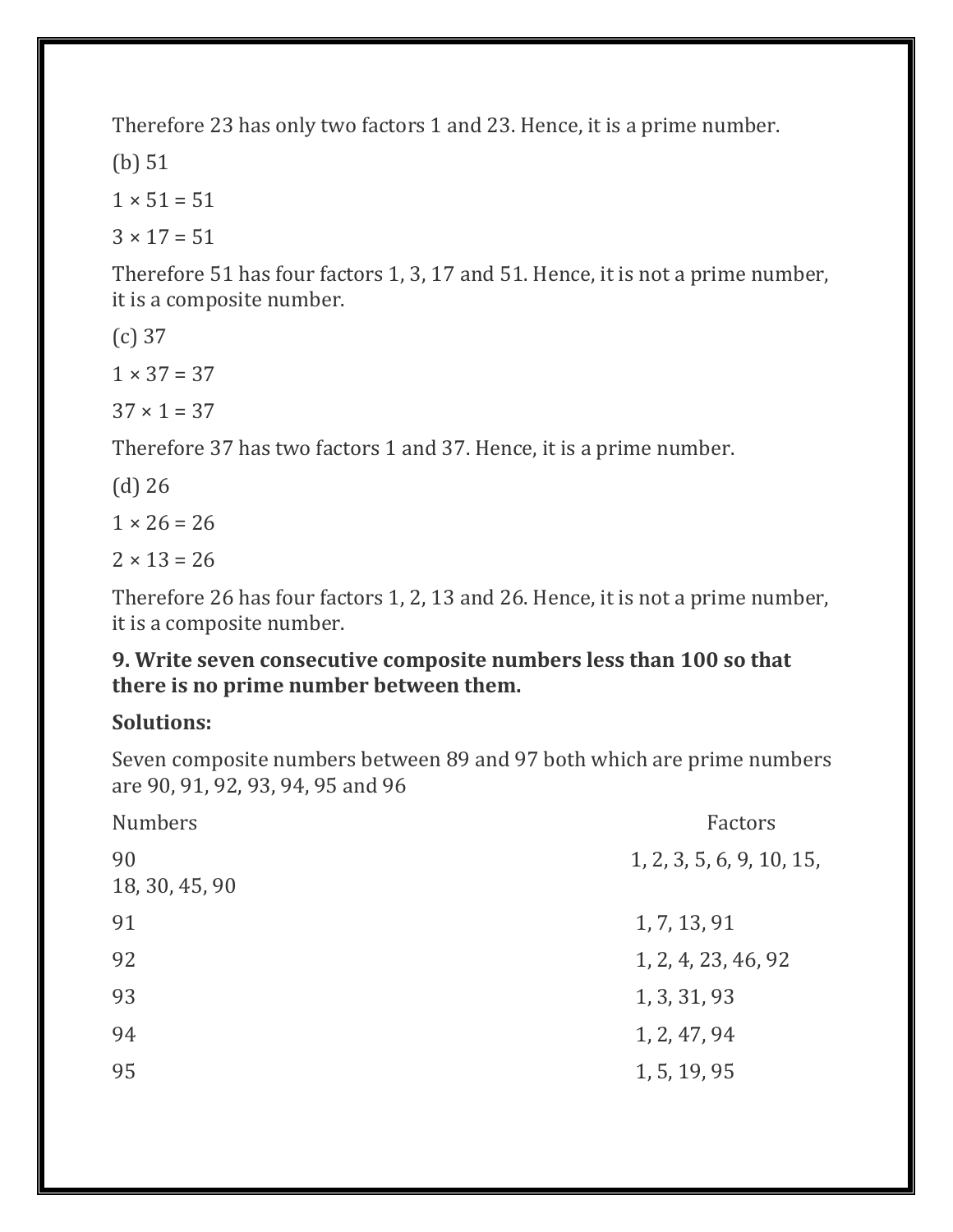24, 32, 48, 96

96 1, 2, 3, 4, 6, 8, 12, 16,

**10. Express each of the following numbers as the sum of three odd primes:**

- **(a) 21**
- **(b) 31**
- **(c) 53**
- **(d) 61**

#### **Solutions:**

- **(a)** 3 + 5 + 13 = 21
- (b)  $3 + 5 + 23 = 31$
- (c) 13 + 17 + 23= 53
- (d)  $7 + 13 + 41 = 61$

#### **11. Write five pairs of prime numbers less than 20 whose sum is divisible by 5. (Hint: 3 + 7 = 10)**

#### **Solutions:**

The five pairs of prime numbers less than 20 whose sum is divisible by 5 are

 $2 + 3 = 5$  $2 + 13 = 15$  $3 + 17 = 20$  $7 + 13 = 20$  $19 + 11 = 30$ 

**12. Fill in the blanks:**

**(a) A number which has only two factors is called a \_\_\_\_\_\_.**

**(b) A number which has more than two factors is called a \_\_\_\_\_\_.**

**(c) 1 is neither \_\_\_\_\_\_ nor \_\_\_\_\_\_.**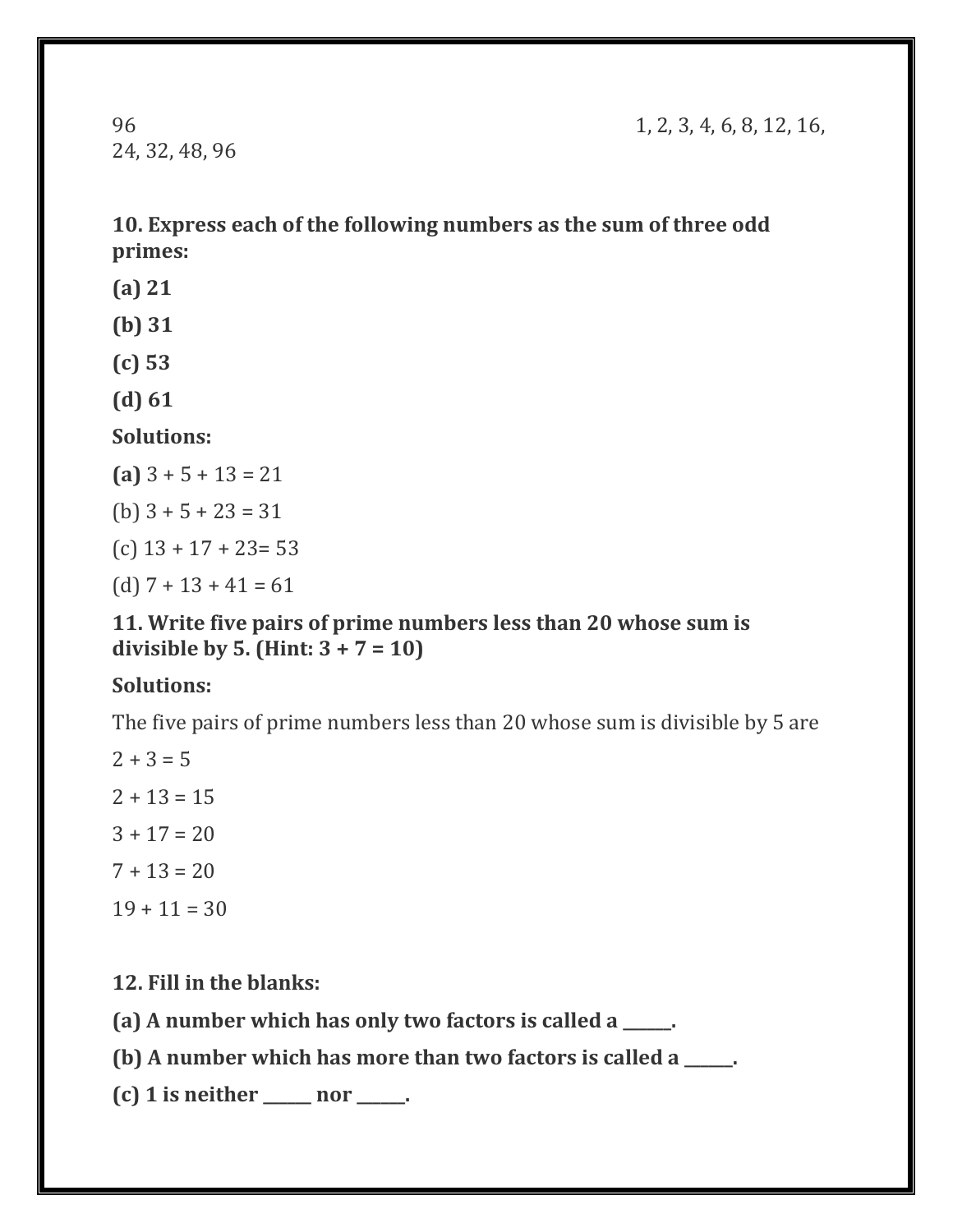**(d) The smallest prime number is \_\_\_\_\_\_.**

**(e) The smallest composite number is \_\_\_\_\_.**

**(f) The smallest even number is \_\_\_\_\_\_.**

## **Solutions:**

**(a)** A number which has only two factors is called a prime number.

(b) A number which has more than two factors is called a composite number.

(c) 1 is neither prime number nor composite number.

(d) The smallest prime number is 2

(e) The smallest composite number is 4

(f) The smallest even number is 2.

Exercise 3.3 Page no: 57

**1. Using divisibility tests, determine which of the following numbers are divisible by 2; by 3; by 4; by 5; by 6; by 8; by 9; by 10; by 11 (say, yes or no):**

| <b>Numbers</b> |     |    |     | Divisible by |    |     |    |    |    |
|----------------|-----|----|-----|--------------|----|-----|----|----|----|
|                |     |    |     |              |    |     |    |    |    |
|                | 2   | 3  | 4   | 5            | 6  | 8   | 9  | 10 | 11 |
|                |     |    |     |              |    |     |    |    |    |
| 128            | Yes | No | Yes | No           | No | Yes | No | No | No |
| 990            |     |    |     |              |    |     |    |    |    |
| 1586           |     |    |     |              |    |     |    |    |    |
| 275            |     |    |     |              |    |     |    |    |    |
| 6686           |     |    |     |              |    |     |    |    |    |
| 639210         |     |    |     |              |    |     |    |    |    |
| 429714         |     |    |     |              |    |     |    |    |    |
| 2856           |     |    |     |              |    |     |    |    |    |
| 3060           |     |    |     |              |    |     |    |    |    |
| 406839         |     |    |     |              |    |     |    |    |    |

# **Solutions:**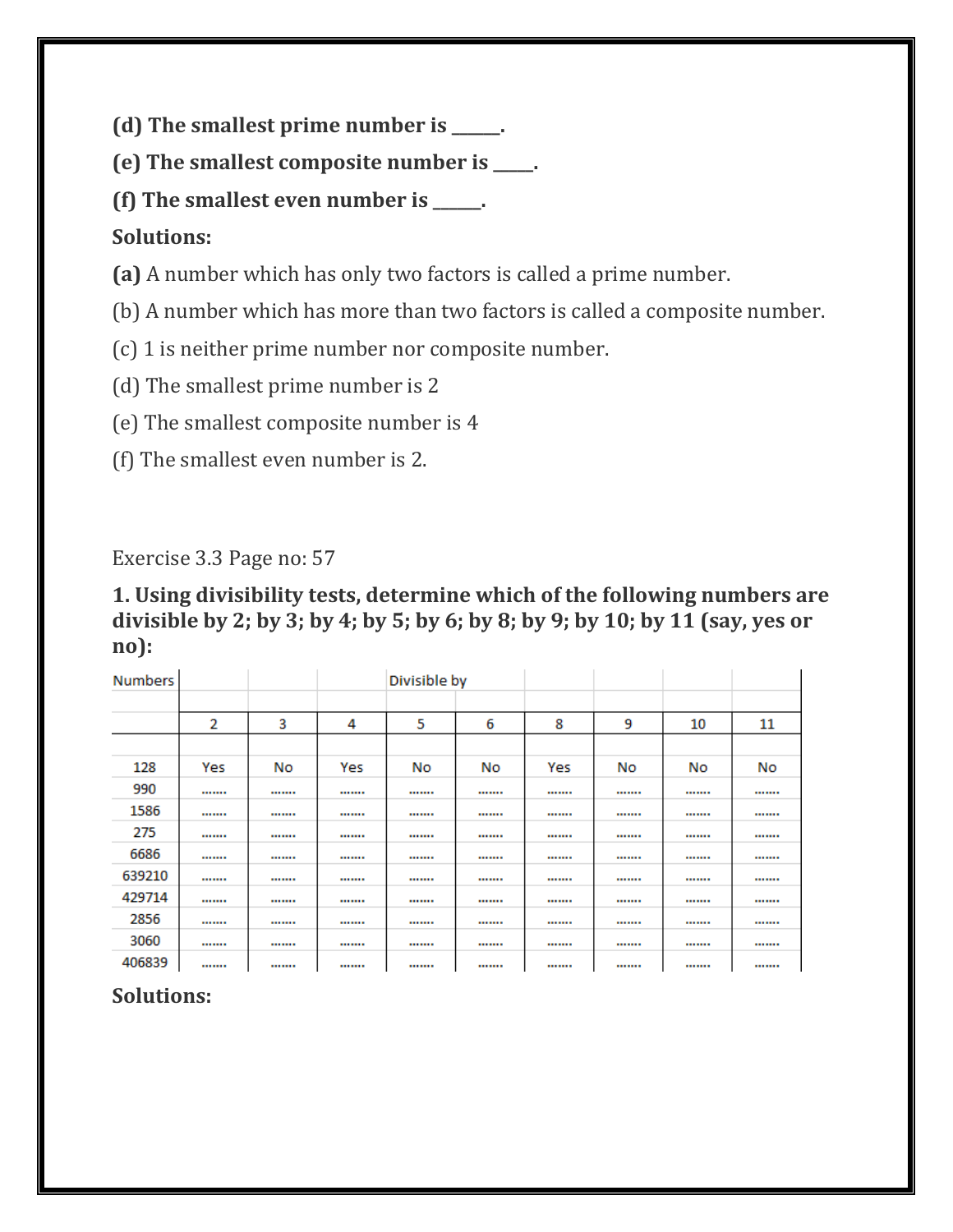| <b>Numbers</b> |                |     |     | Divisible by |     |     |     |     |     |
|----------------|----------------|-----|-----|--------------|-----|-----|-----|-----|-----|
|                | $\overline{2}$ | 3   | 4   | 5            | 6   | 8   | 9   | 10  | 11  |
|                |                |     |     |              |     |     |     |     |     |
| 128            | Yes            | No  | Yes | No           | No  | Yes | No  | No  | No  |
| 990            | Yes            | Yes | No  | Yes          | Yes | No  | Yes | Yes | Yes |
| 1586           | Yes            | No  | No  | No           | No  | No  | No  | No  | No  |
| 275            | No             | No  | No  | Yes          | No  | No  | No  | No  | Yes |
| 6686           | Yes            | No  | No  | No           | No  | No  | No  | No  | No  |
| 639210         | Yes            | Yes | No  | Yes          | Yes | No  | No  | Yes | Yes |
| 429714         | Yes            | Yes | No  | No           | Yes | No  | Yes | No  | No  |
| 2856           | Yes            | Yes | Yes | No           | Yes | Yes | No  | No  | No  |
| 3060           | Yes            | Yes | Yes | Yes          | Yes | No  | Yes | Yes | No  |
| 406839         | No             | Yes | No  | No           | No  | No  | No  | No  | No  |

**2. Using divisibility tests, determine which of the following numbers are divisible by 4; by 8:**

**(a) 572**

**(b) 726352**

- **(c) 5500**
- **(d) 6000**
- **(e) 12159**
- **(f) 14560**
- **(g) 21084**
- **(h) 31795072**

**(i) 1700**

**(j) 2150**

**Solutions:**

**(a)** 572

72 are the last two digits. Since, 72 is divisible by 4. Hence, 572 is also divisible by 4

572 are the last three digits. Since, 572 is not divisible by 8. Hence, 572 is not divisible by 8

(b) 726352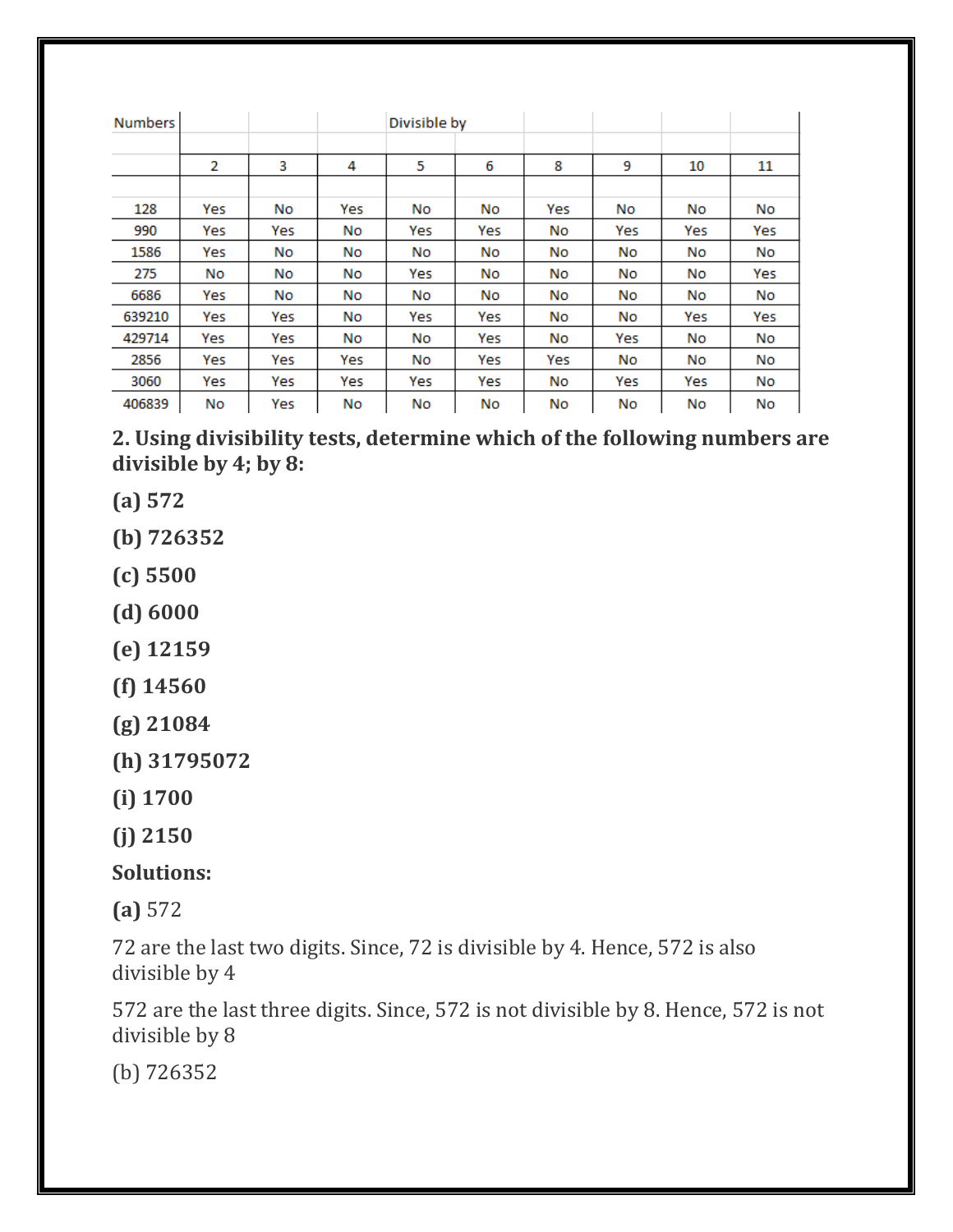52 are the last two digits. Since, 52 is divisible by 4. Hence, 726352 is divisible by 4

352 are the last three digits. Since 352 is divisible by 8. Hence, 726352 is divisible by 8

(c) 5500

Since, last two digits are 00. Hence 5500 is divisible by 4

500 are the last three digits. Since, 500 is not divisible by 8. Hence, 5500 is not divisible by 8

(d) 6000

Since, last two digits are 00. Hence 6000 is divisible by 4

Since, last three digits are 000. Hence, 6000 is divisible by 8

(e) 12159

59 are the last two digits. Since, 59 is not divisible by 4. Hence, 12159 is not divisible by 4

159 are the last three digits. Since, 159 is not divisible by 8. Hence, 12159 is not divisible by 8

(f) 14560

60 are the last two digits. Since 60 is divisible by 4. Hence, 14560 is divisible by 4

560 are the last three digits. Since, 560 is divisible by 8. Hence, 14560 is divisible by 8

(g) 21084

84 are the last two digits. Since, 84 is divisible by 4. Hence, 21084 is divisible by 4

084 are the last three digits. Since, 084 is not divisible by 8. Hence, 21084 is not divisible by 8

(h) 31795072

72 are the last two digits. Since, 72 is divisible by 4. Hence, 31795072 is divisible by 4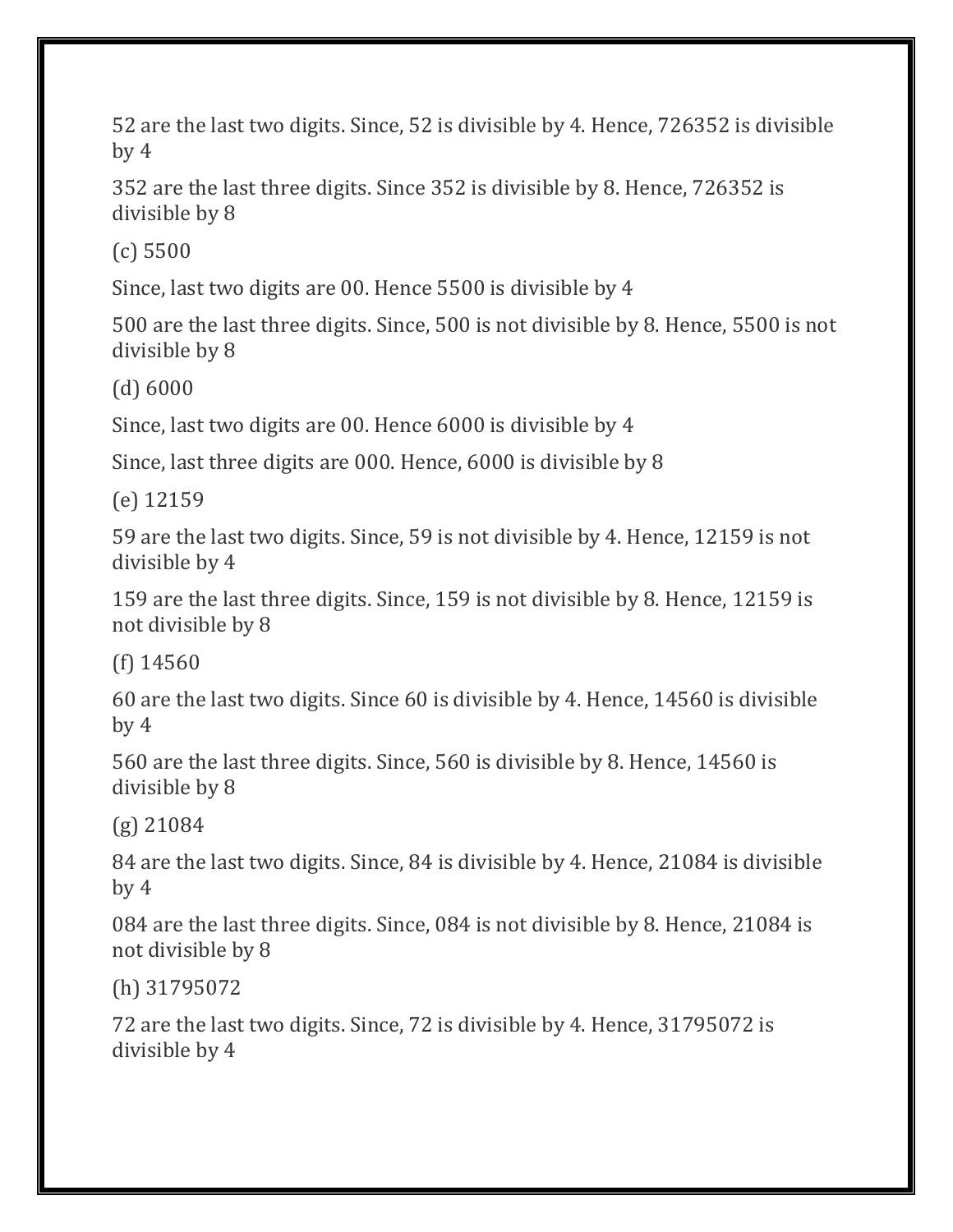072 are the last three digits. Since, 072 is divisible by 8. Hence, 31795072 is divisible by 8

(i) 1700

Since, the last two digits are 00. Hence, 1700 is divisible by 4

700 are the last three digits. Since, 700 is not divisible by 8. Hence, 1700 is not divisible by 8

(j) 2150

50 are the last two digits. Since, 50 is not divisible by 4. Hence, 2150 is not divisible by 4

150 are the last three digits. Since, 150 is not divisible by 8. Hence, 2150 is not divisible by 8

**3. Using divisibility tests, determine which of following numbers are divisible by 6:**

- **(a) 297144**
- **(b) 1258**
- **(c) 4335**
- **(d) 61233**
- **(e) 901352**
- **(f) 438750**
- **(g) 1790184**
- **(h) 12583**
- **(i) 639210**
- **(j) 17852**

# **Solutions:**

**(a)** 297144

Since, last digit of the number is 4. Hence, the number is divisible by 2

By adding all the digits of the number, we get 27 which is divisible by 3. Hence, the number is divisible by 3

∴ The number is divisible by both 2 and 3. Hence, the number is divisible by 6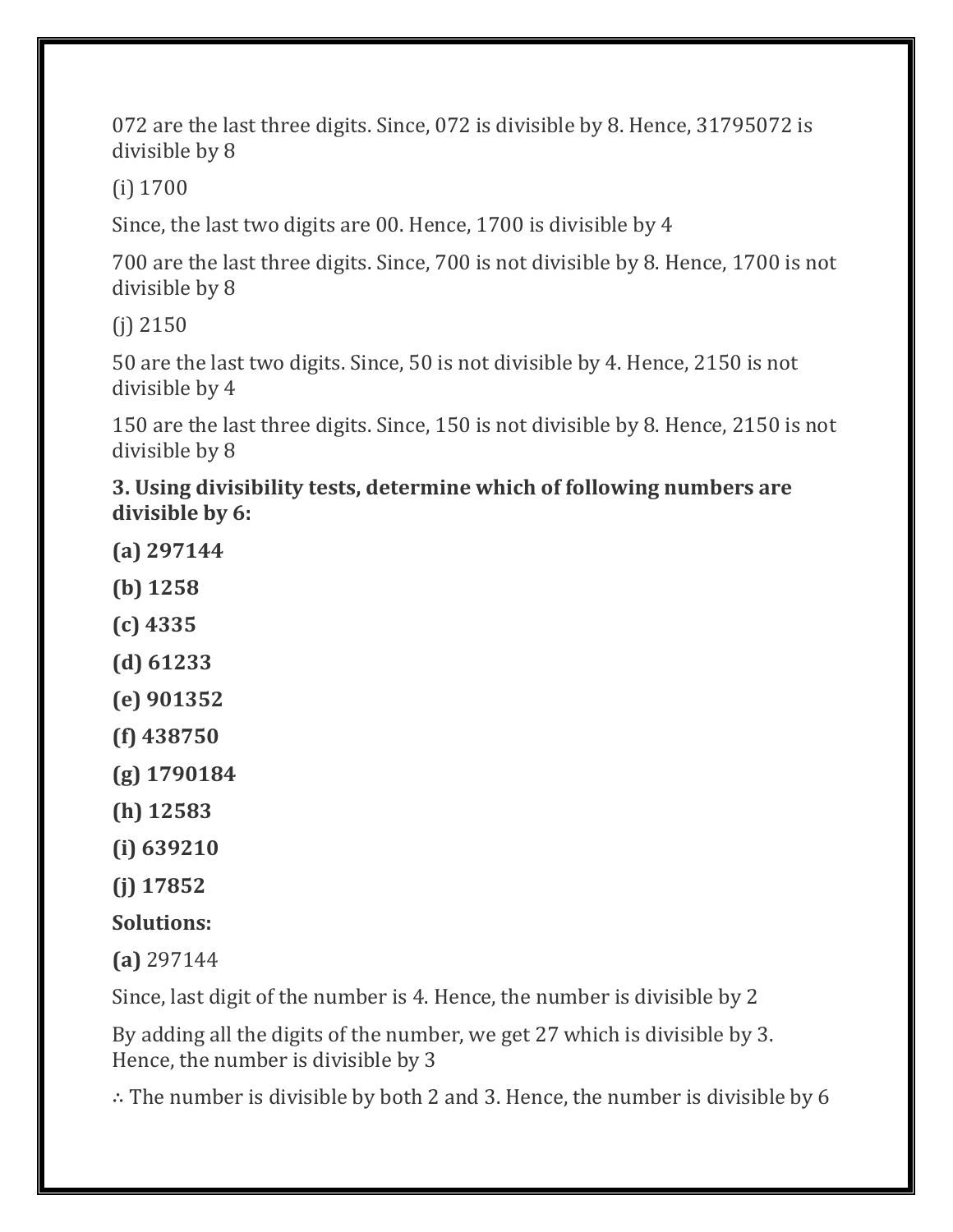(b) 1258

Since, last digit of the number is 8. Hence, the number is divisible by 2

By adding all the digits of the number, we get 16 which is not divisible by 3. Hence, the number is not divisible by 3

∴ The number is not divisible by both 2 and 3. Hence, the number is not divisible by 6

(c) 4335

Since, last digit of the number is 5 which is not divisible by 2. Hence, the number is not divisible by 2

By adding all the digits of the number, we get 15 which is divisible by 3. Hence, the number is divisible by 3

∴ The number is not divisible by both 2 and 3. Hence, the number is not divisible by 6

(d) 61233

Since, the last digit of the number is 3 which is not divisible by 2. Hence, the number is not divisible by 2

By adding all the digits of the number, we get 15 which is divisible by 3. Hence, the number is divisible by 3

∴ The number is not divisible by both 2 and 3. Hence, the number is not divisible by 6

(e) 901352

Since, the last digit of the number is 2. Hence, the number is divisible by 2

By adding all the digits of the number, we get 20 which is not divisible by 3. Hence, the number is not divisible by 3

∴ The number is not divisible by both 2 and 3. Hence, the number is not divisible by 6

(f) 438750

Since, the last digit of the number is 0. Hence, the number is divisible by 2

By adding all the digits of the number, we get 27 which is divisible by 3. Hence, the number is divisible by 3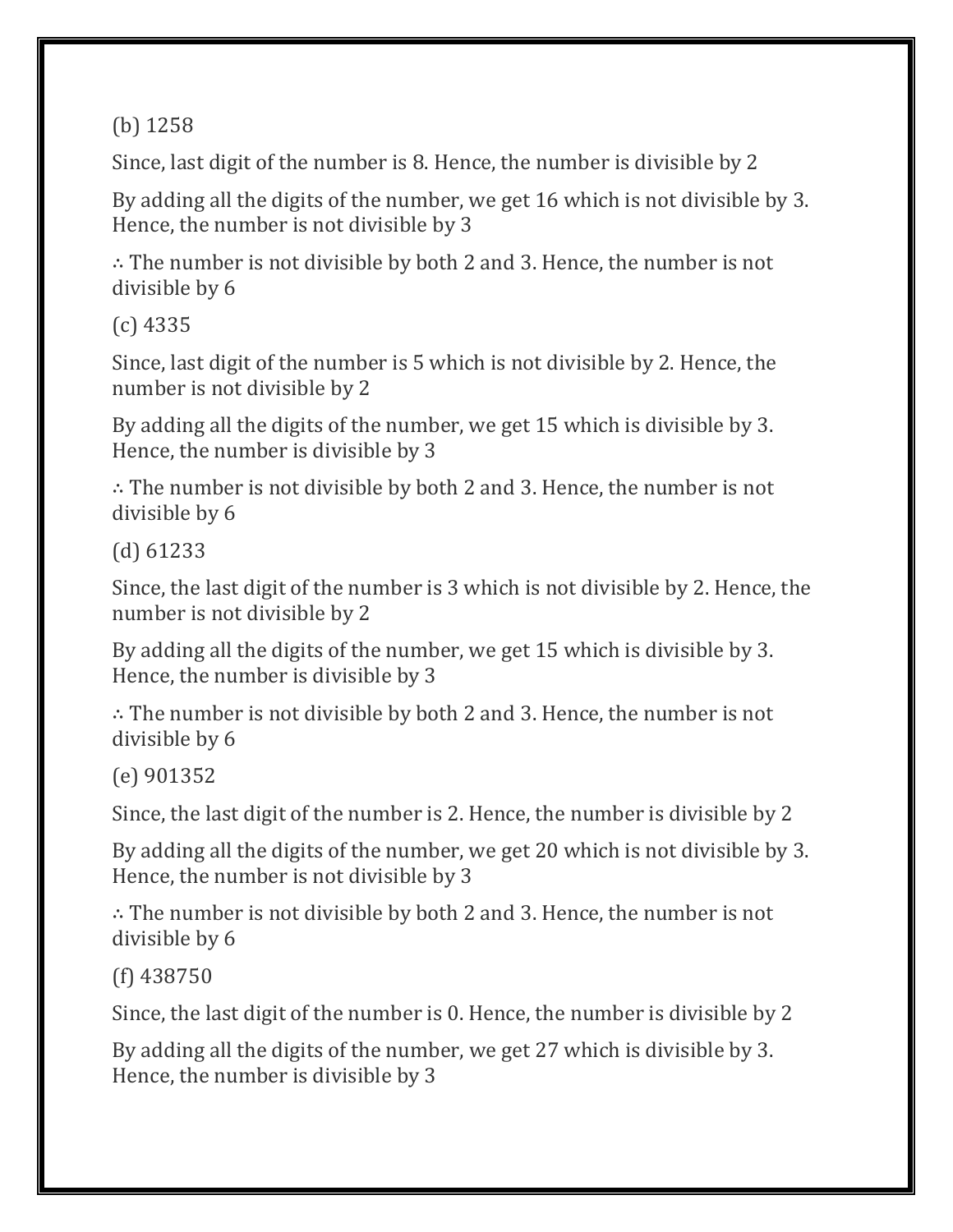∴ The number is divisible by both 2 and 3. Hence, the number is divisible by 6

(g) 1790184

Since, the last digit of the number is 4. Hence, the number is divisible by 2

By adding all the digits of the number, we get 30 which is divisible by 3. Hence, the number is divisible by 3

∴ The number is divisible by both 2 and 3. Hence, the number is divisible by 6

(h) 12583

Since, the last digit of the number is 3. Hence, the number is not divisible by 2

By adding all the digits of the number, we get 19 which is not divisible by 3. Hence, the number is not divisible by 3

∴ The number is not divisible by both 2 and 3. Hence, the number is not divisible by 6

(i) 639210

Since, the last digit of the number is 0. Hence, the number is divisible by 2

By adding all the digits of the number, we get 21 which is divisible by 3. Hence, the number is divisible by 3

∴ The number is divisible by both 2 and 3. Hence, the number is divisible by 6

(j) 17852

Since, the last digit of the number is 2. Hence, the number is divisible by 2

By adding all the digits of the number, we get 23 which is not divisible by 3. Hence, the number is not divisible by 3

∴ The number is not divisible by both 2 and 3. Hence, the number is not divisible by 6

**4. Using divisibility tests, determine which of the following numbers are divisible by 11:**

- **(a) 5445**
- **(b) 10824**
- **(c) 7138965**
- **(d) 70169308**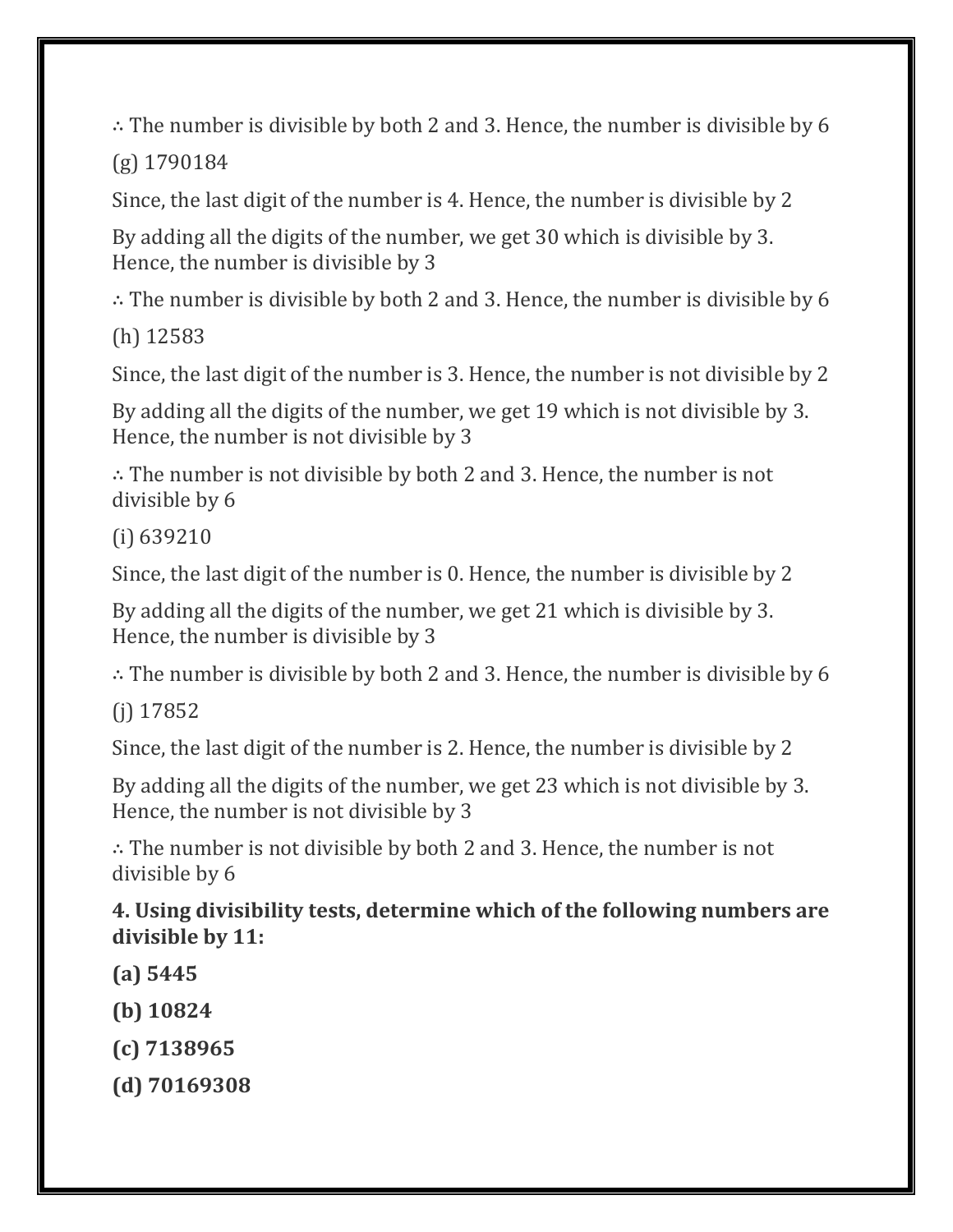**(e) 10000001**

**(f) 901153**

**Solutions:**

**(a)** 5445

Sum of the digits at odd places =  $5 + 4$ 

 $= 9$ 

Sum of the digits at even places  $= 4 + 5$ 

 $= 9$ 

Difference =  $9 - 9 = 0$ 

Since, the difference between sum of digits at odd places and sum of digits at even places is 0. Hence, 5445 is divisible by 11

(b) 10824

Sum of digits at odd places =  $4 + 8 + 1$ 

 $= 13$ 

```
Sum of digits at even places = 2 + 0
```
 $= 2$ 

Difference =  $13 - 2 = 11$ 

Since, the difference between sum of digits at odd places and sum of digits at even places is 11 which is divisible by 11. Hence, 10824 is divisible by 11

(c) 7138965

Sum of digits at odd places =  $5 + 9 + 3 + 7 = 24$ 

Sum of digits at even places =  $6 + 8 + 1 = 15$ 

Difference =  $24 - 15 = 9$ 

Since, the difference between sum of digits at odd places and sum of digits at even places is 9 which is not divisible by 11. Hence, 7138965 is not divisible by 11

(d) 70169308

Sum of digits at odd places =  $8 + 3 + 6 + 0$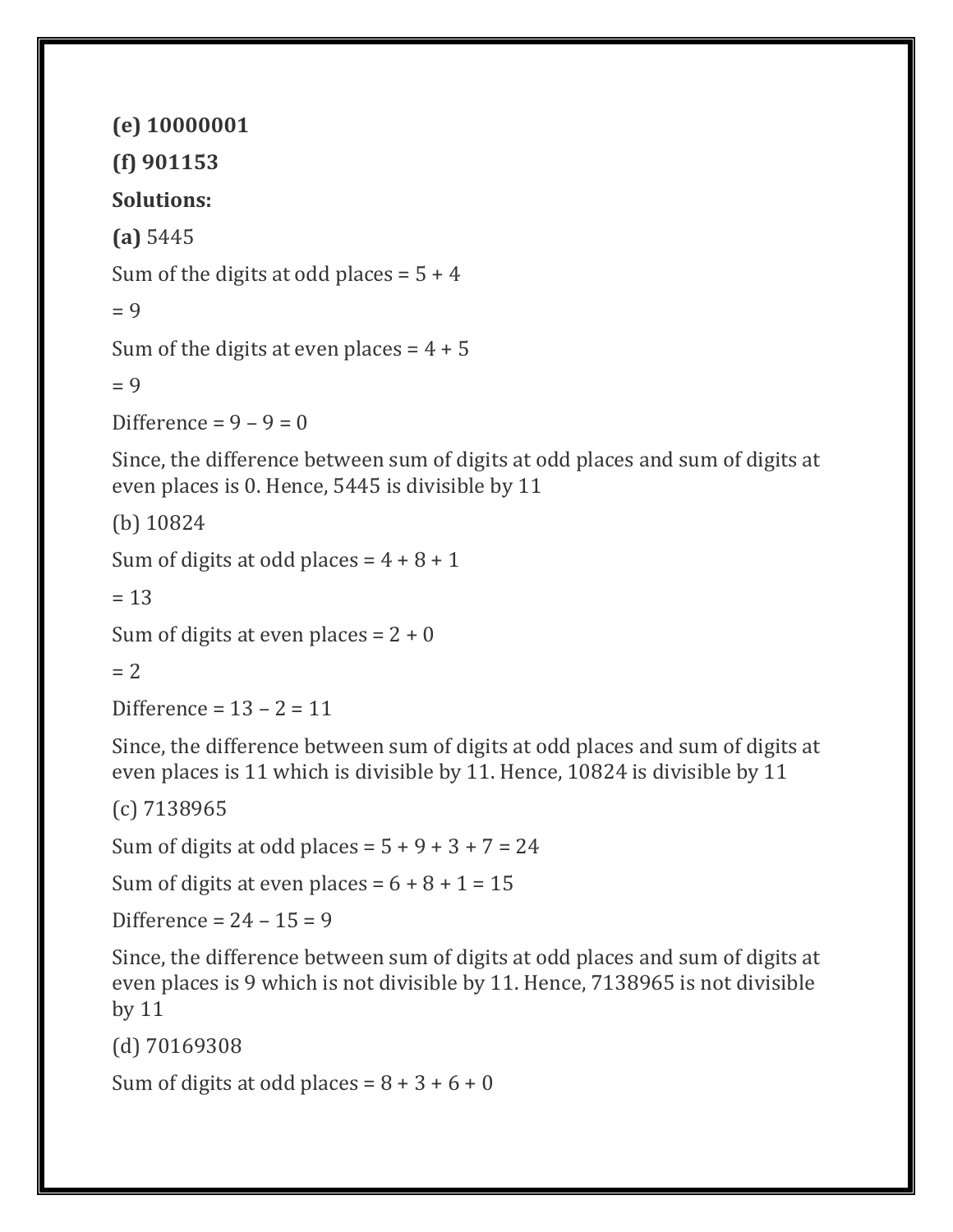#### $= 17$

Sum of digits at even places =  $0 + 9 + 1 + 7$ 

 $= 17$ 

Difference =  $17 - 17 = 0$ 

Since, the difference between sum of digits at odd places and sum of digits at even places is 0. Hence, 70169308 is divisible by 11

(e) 10000001

Sum of digits at odd places = 1

Sum of digits at even places = 1

Difference =  $1 - 1 = 0$ 

Since, the difference between sum of digits at odd places and sum of digits at even places is 0. Hence, 10000001 is divisible by 11

(f) 901153

Sum of digits at odd places =  $3 + 1 + 0$ 

 $= 4$ 

```
Sum of digits at even places = 5 + 1 + 9
```
 $= 15$ 

Difference =  $15 - 4 = 11$ 

Since, the difference between sum of digits at odd places and sum of digits at even places is 11 which is divisible by 11. Hence, 901153 is divisible by 11

**5. Write the smallest digit and the greatest digit in the blank space of each of the following numbers so that the number formed is divisible by 3:**

**(a) \_\_ 6724 (b) 4765 \_\_ 2**

**Solutions:**

 $(a)$  6724

Sum of the given digits = 19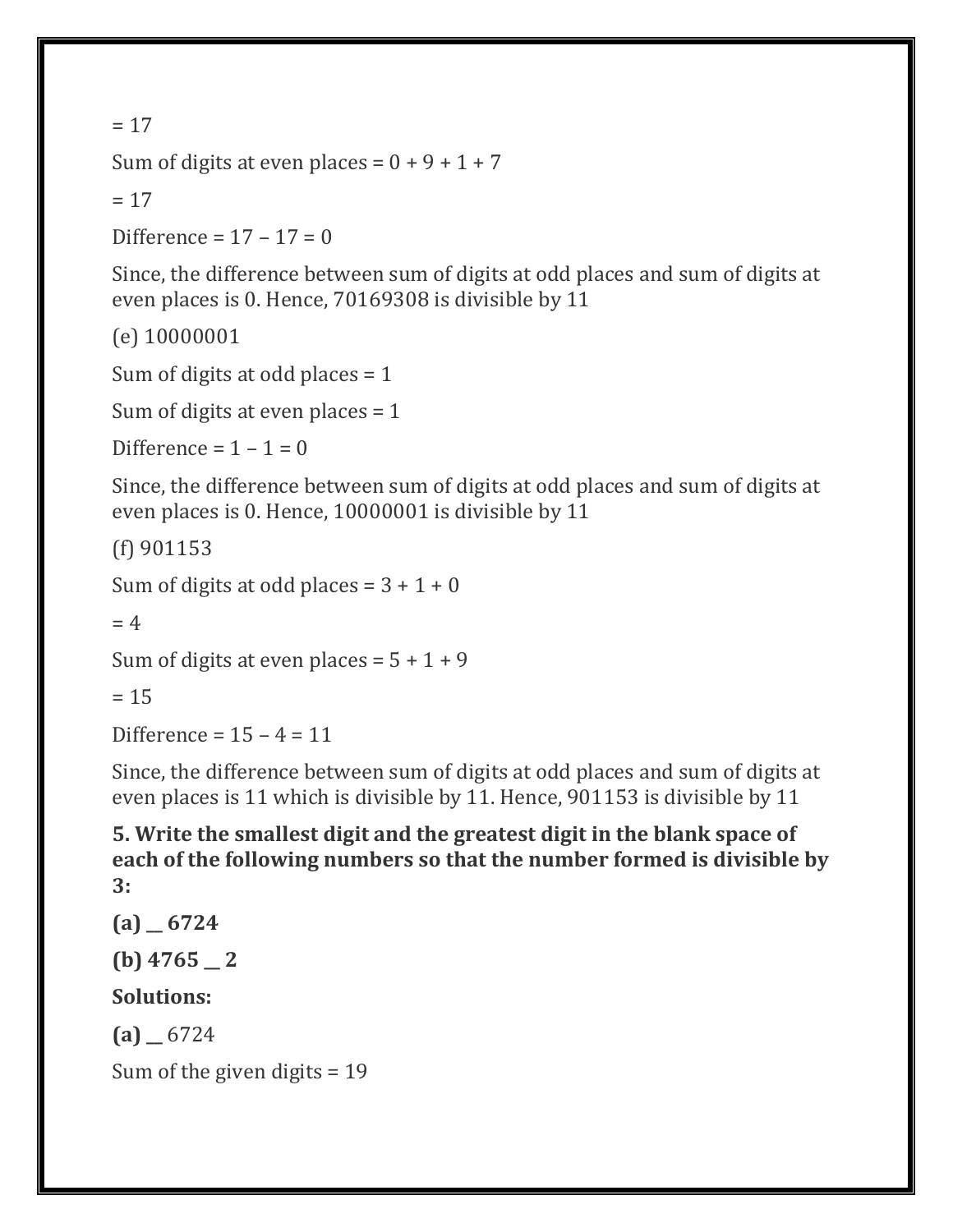```
Sum of its digit should be divisible by 3 to make the number divisible by 3
Since, 21 is the smallest multiple of 3 which comes after 19
So, smallest number = 21 - 19= 2Now 2 + 3 + 3 = 8But 2 + 3 + 3 + 3 = 11Now, if we put 8, sum of digits will be 27 which is divisible by 3
Therefore the number will be divisible by 3
Hence, the largest number is 8
(b) 4765 - 2
```
Sum of the given digits = 24

Sum of its digits should be divisible by 3 to make the number divisible by 3

Since, 24 is already divisible by 3. Hence, the smallest number that can be replaced is 0

```
Now, 0 + 3 = 3
```

```
3 + 3 = 6
```

```
3 + 3 + 3 = 9
```
 $3 + 3 + 3 + 3 = 12$ 

If we put 9, sum of its digits becomes 33. Since, 33 is divisible by 3.

Therefore the number will be divisible by 3

Hence, the largest number is 9

**6. Write a digit in the blank space of each of the following numbers so that the number formed is divisible by 11:**

**(a) 92 \_\_ 389 (b) 8 \_\_ 9484 Solutions: (a)** 92 \_\_ 389 Let 'a' be placed here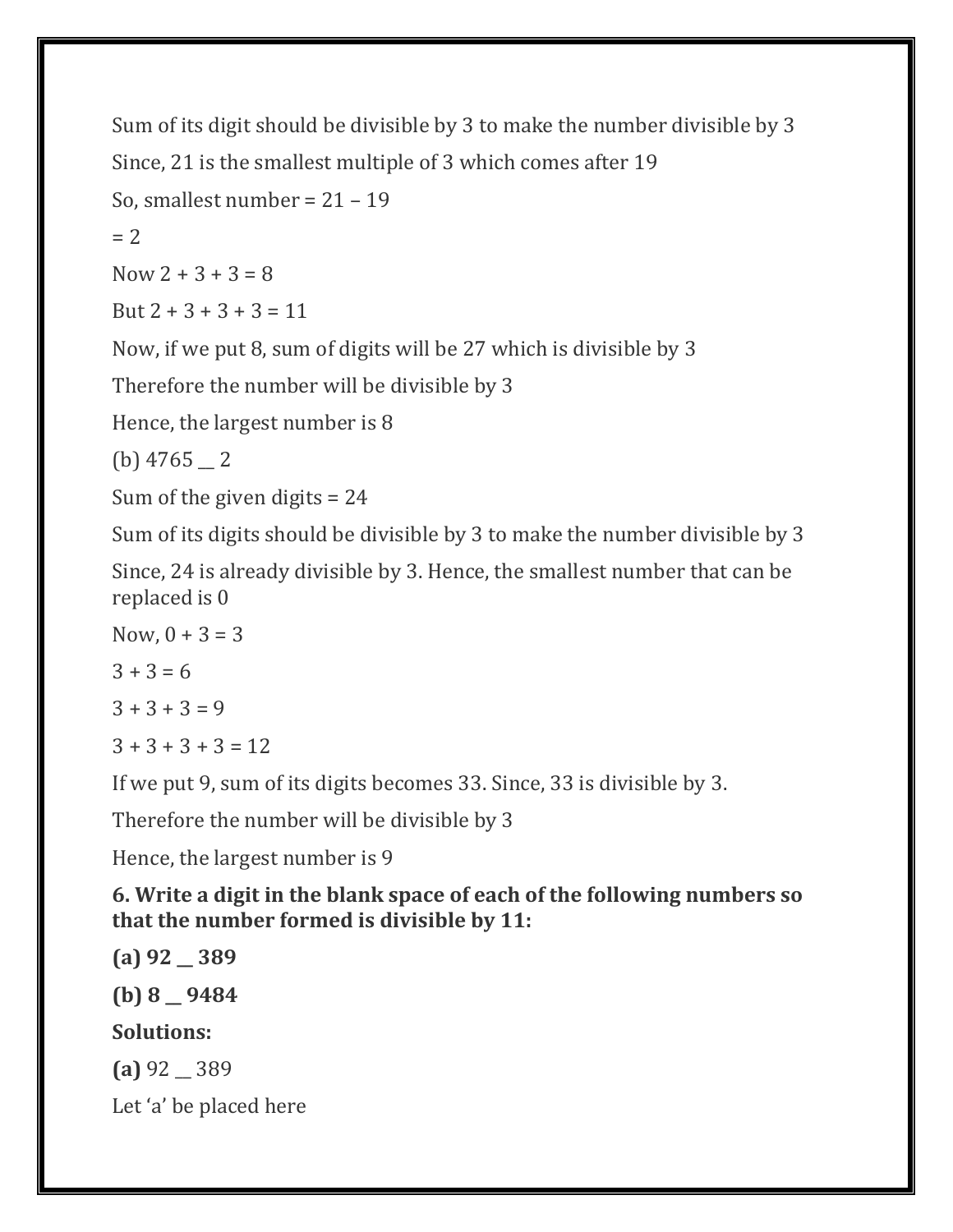```
Sum of its digits at odd places = 9 + 3 + 2= 14Sum of its digits at even places = 8 + a + 9= 17 + aDifference = 17 + a - 14= 3 + aThe difference should be 0 or a multiple of 11, then the number is divisible by 
11
If 3 + a = 0a = -3But it cannot be a negative
Taking a closest multiple of 11 which is near to 3
It is 11 which is near to 3
Now, 3 + a = 11a = 11 - 3a = 8Therefore the required digit is 8
(b) 8 __ 9484
Let 'a' be placed here
Sum of its digits at odd places = 4 + 4 + a= 8 + aSum of its digits at even places = 8 + 9 + 8= 25Difference = 25 - (8 + a)= 17 - aThe difference should be 0 or a multiple of 11, then the number is divisible by 
11
```
If  $17 - a = 0$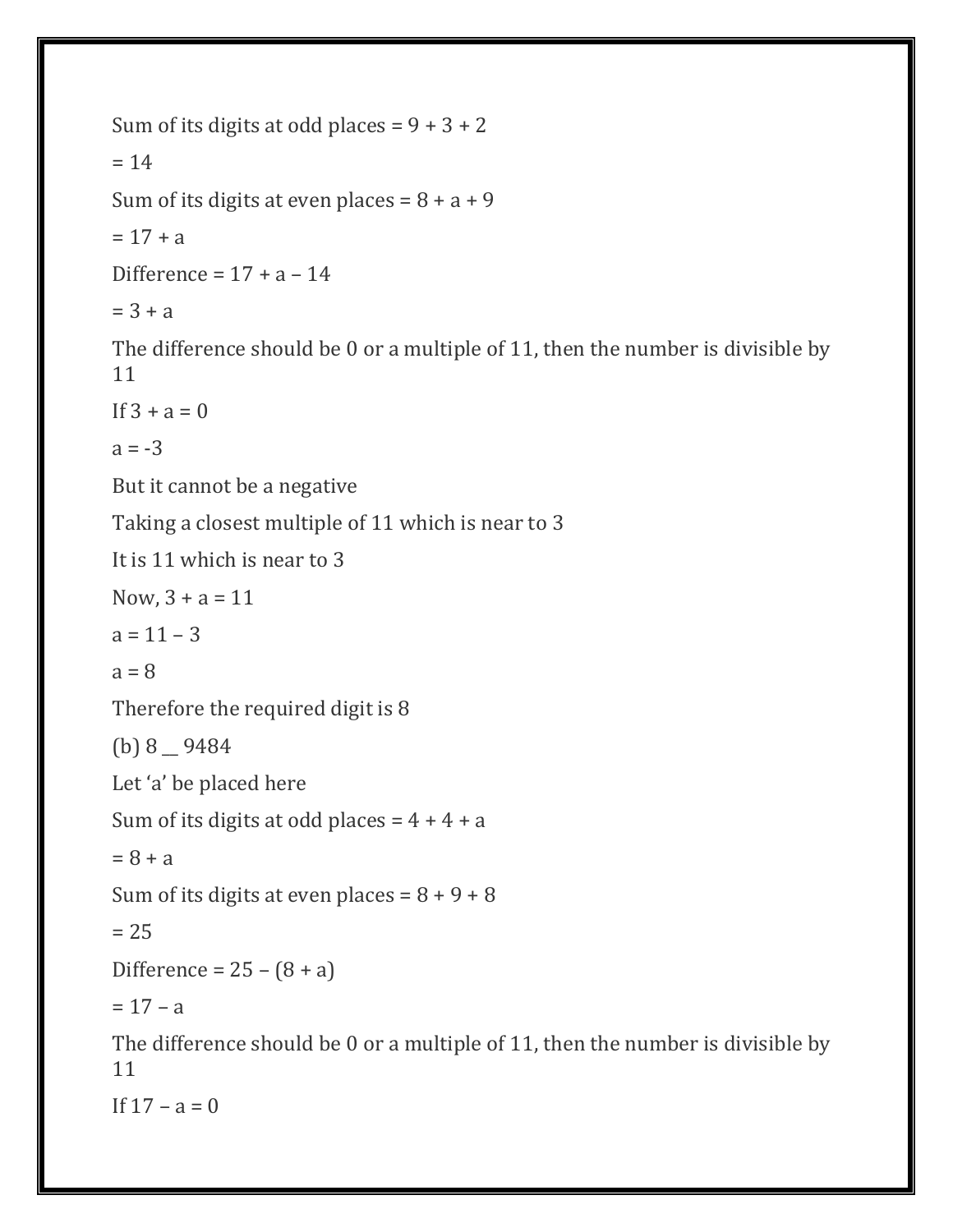a = 17 (which is not possible) Now, take a multiple of 11. Let's take 11  $17 - a = 11$  $a = 17 - 11$  $a = 6$ Therefore the required digit is 6

Exercise 3.4 Page no: 59 1**. Find the common factors of:**

**(a) 20 and 28**

**(b) 15 and 25**

**(c) 35 and 50**

**(d) 56 and 120**

#### **Solutions:**

(a) 20 and 28

1, 2, 4, 5, 10 and 20 are factors of 20

1, 2, 4, 7, 14 and 28 are factors of 28

Common factors = 1, 2, 4

(b) 15 and 25

1, 3, 5 and 15 are factors of 15

1, 5 and 25 are factors of 25

Common factors = 1, 5

(c) 35 and 50

1, 5, 7 and 35 are factors of 35

1, 2, 5, 10, 25 and 50 are factors of 50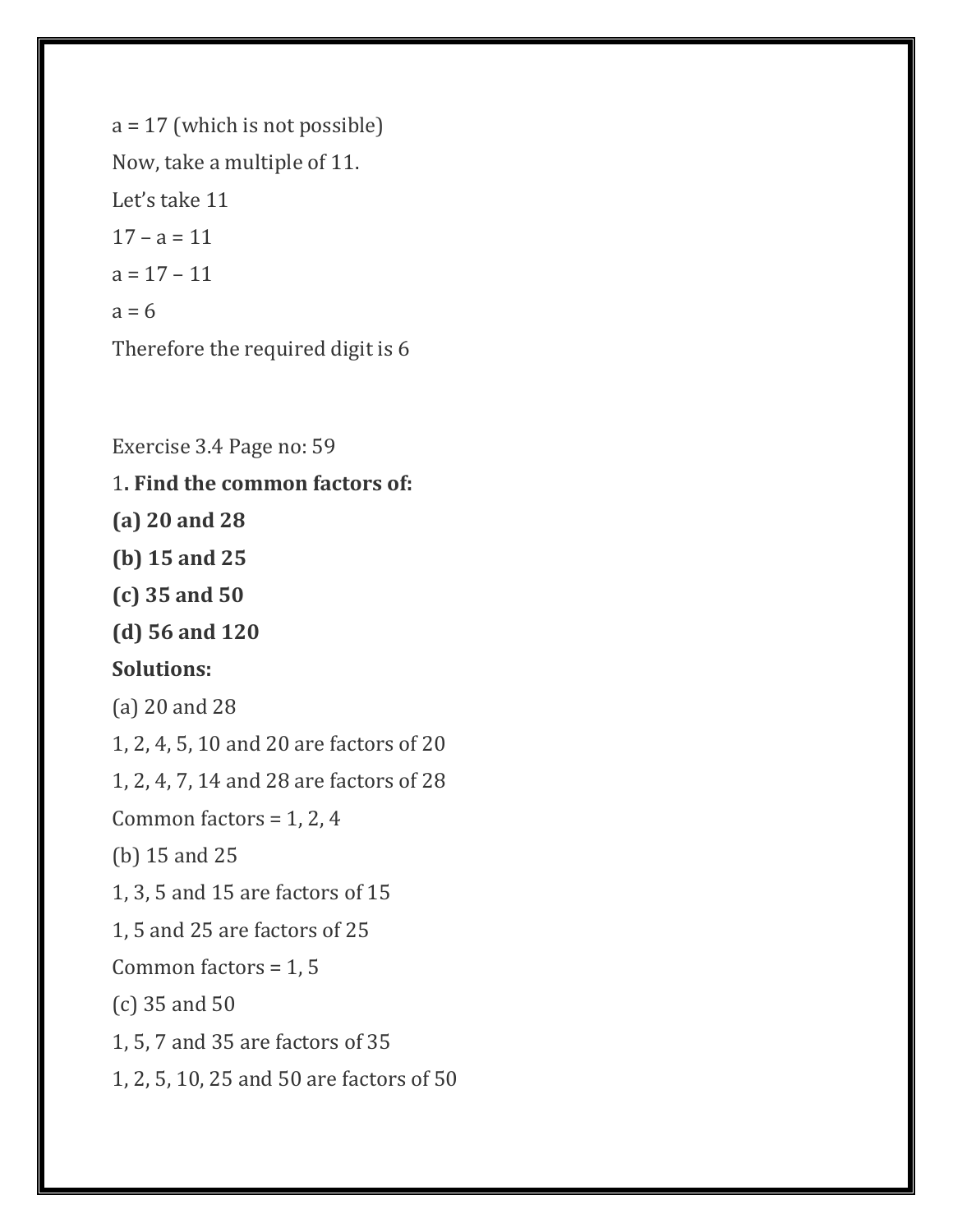Common factors = 1, 5

(d) 56 and 120

1, 2, 4, 7, 8, 14, 28 and 56 are factors of 56

1, 2, 3, 4, 5, 6, 8, 10, 12, 15, 20, 24, 30, 40, 60 and 120 are factors of 120

Common factors =  $1, 2, 4, 8$ 

#### **2. Find the common factors of:**

**(a) 4, 8 and 12**

**(b) 5, 15 and 25**

#### **Solutions:**

**(a)** 4, 8 and 12

1, 2, 4 are factors of 4

1, 2, 4, 8 are factors of 8

1, 2, 3, 4, 6, 12 are factors of 12

Common factors =  $1, 2, 4$ 

(b) 5, 15 and 25

1, 5 are factors of 5

1, 3, 5, 15 are factors of 15

1, 5, 25 are factors of 25

Common factors = 1, 5

#### **3. Find first three common multiples of:**

**(a) 6 and 8**

**(b) 12 and 18**

#### **Solutions:**

(a) 6 and 8

6, 12, 18, 24, 30 are multiples of 6

8, 16, 24, 32 are multiples of 8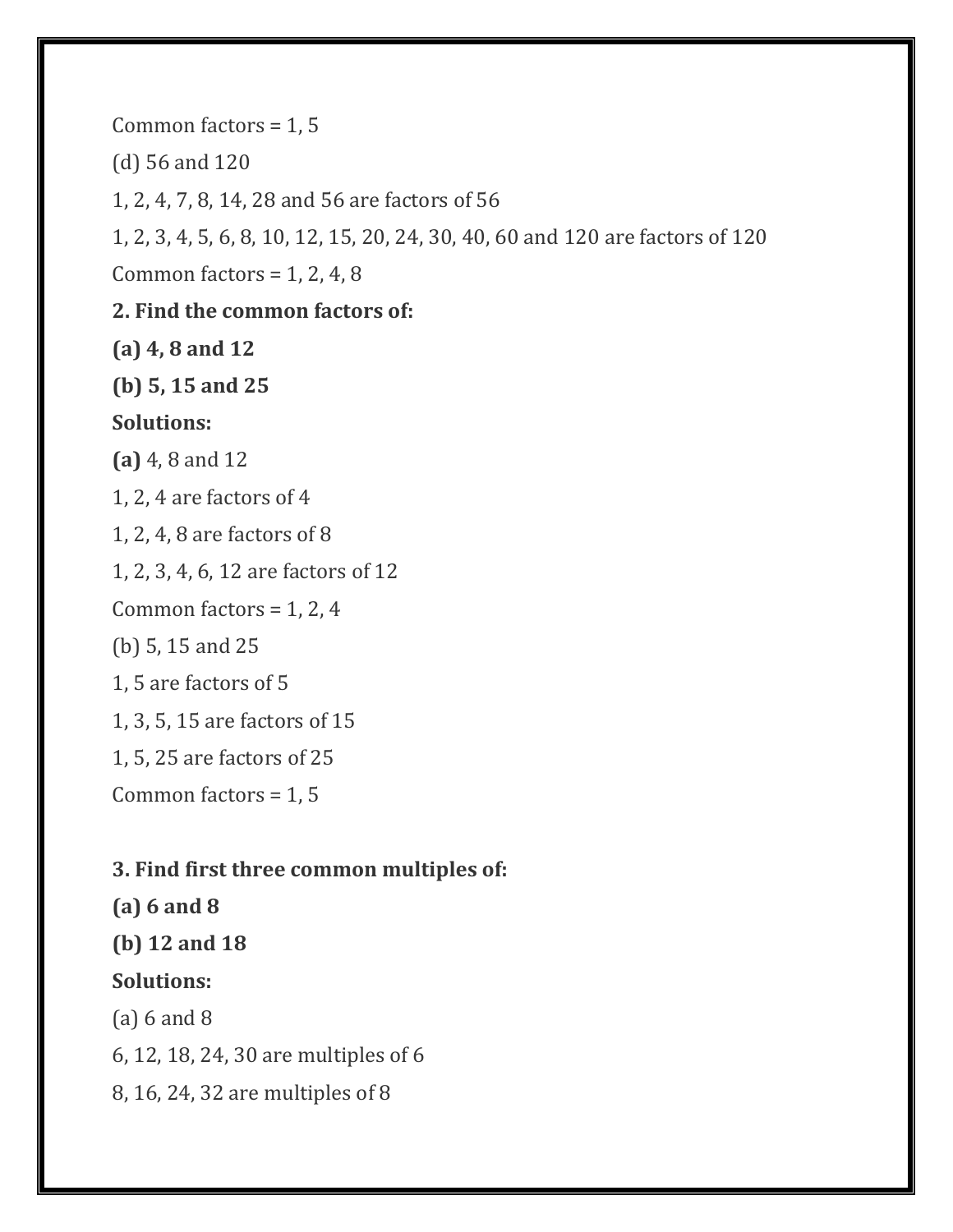Three common multiples are 24, 48, 72

(b) 12 and 18

12, 24, 36, 48 are multiples of 12

18, 36, 54, 72 are multiples of 18

Three common factors are 36, 72, 108

**4. Write all the numbers less than 100 which are common multiples of 3 and 4.**

**Solutions:**

Multiples of 3 are 3, 6, 9, 12, 15

Multiples of 4 are 4, 8, 12, 16, 20

Common multiples are 12, 24, 36, 48, 60, 72, 84 and 96

# **5. Which of the following numbers are co-prime?**

**(a) 18 and 35**

- **(b) 15 and 37**
- **(c) 30 and 415**
- **(d) 17 and 68**
- **(e) 216 and 215**

**(f) 81 and 16**

# **Solutions:**

(a) 18 and 35

Factors of 18 are 1, 2, 3, 6, 9, 18

Factors of 35 are 1, 5, 7, 35

Common factor  $= 1$ 

Since, their common factor is 1. Hence, the given two numbers are co-prime

(b) 15 and 37

Factors of 15 are 1, 3, 5, 15

Factors of 37 are 1, 37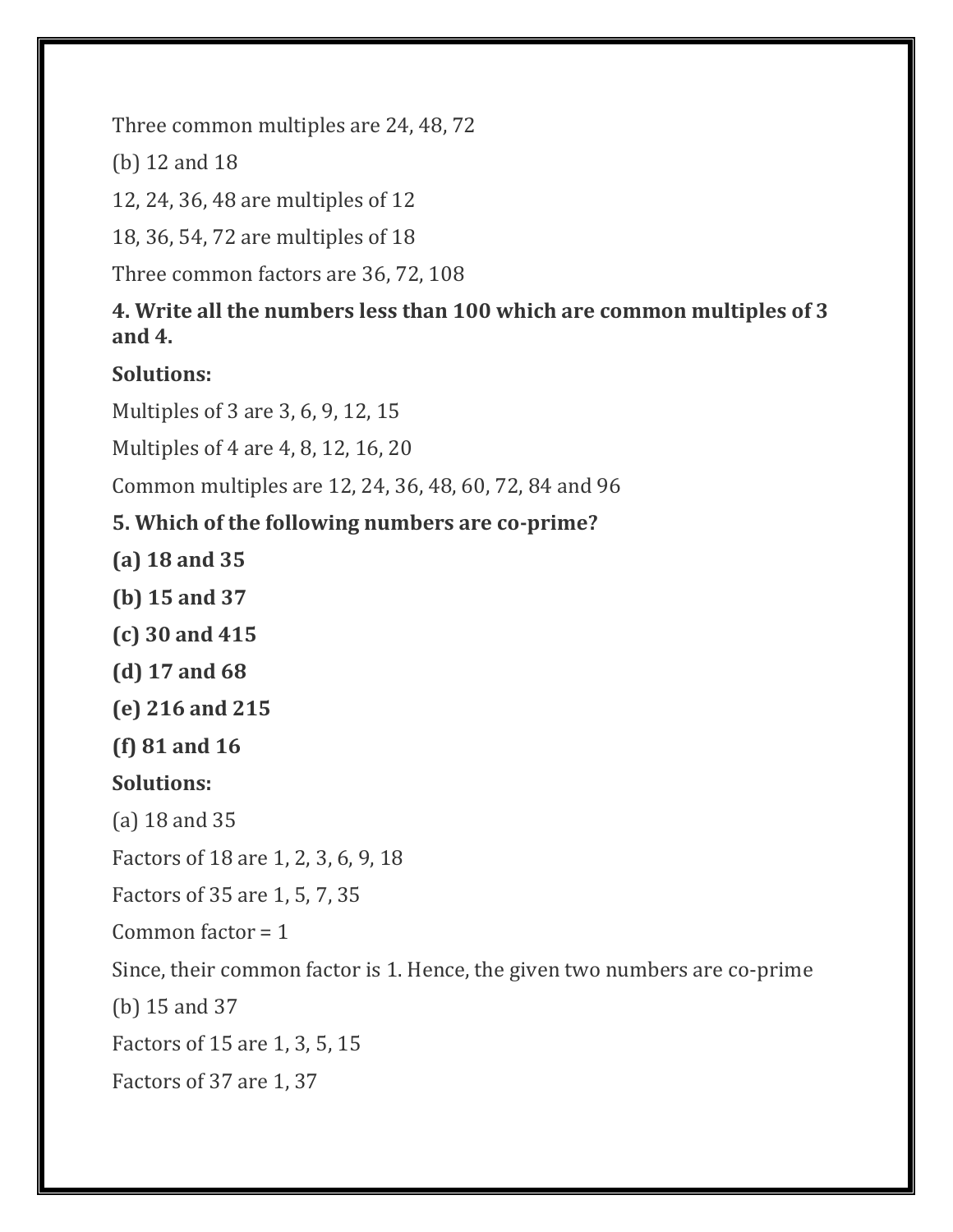Common factors = 1

Since, their common factor is 1. Hence, the given two numbers are co-prime

(c) 30 and 415

Factors of 30 are 1, 2, 3, 5, 6, 10, 15, 30

Factors of 415 are 1, 5, 83, 415

Common factors = 1, 5

Since, their common factor is other than 1. Hence, the given two numbers are not co-prime

(d) 17 and 68

Factors of 17 are 1, 17

Factors of 68 are 1, 2, 4, 17, 34, 68

Common factors = 1, 17

Since, their common factor is other than 1. Hence, the given two numbers are not co-prime

(e) 216 and 215

Factors of 216 are 1, 2, 3, 4, 6, 8, 9, 12, 18, 24, 27, 36, 54, 72, 108, 216

Factors of 215 are 1, 5, 43, 215

Common factors = 1

Since, their common factor is 1. Hence, the given two numbers are co-prime

(f) 81 and 16

Factors of 81 are 1, 3, 9, 27, 81

Factors of 16 are 1, 2, 4, 8, 16

Common factors = 1

Since, their common factor is 1. Hence, the given two numbers are co-prime

**6. A number is divisible by both 5 and 12. By which other number will that number be always divisible?**

**Solutions:**

Factors of 5 are 1, 5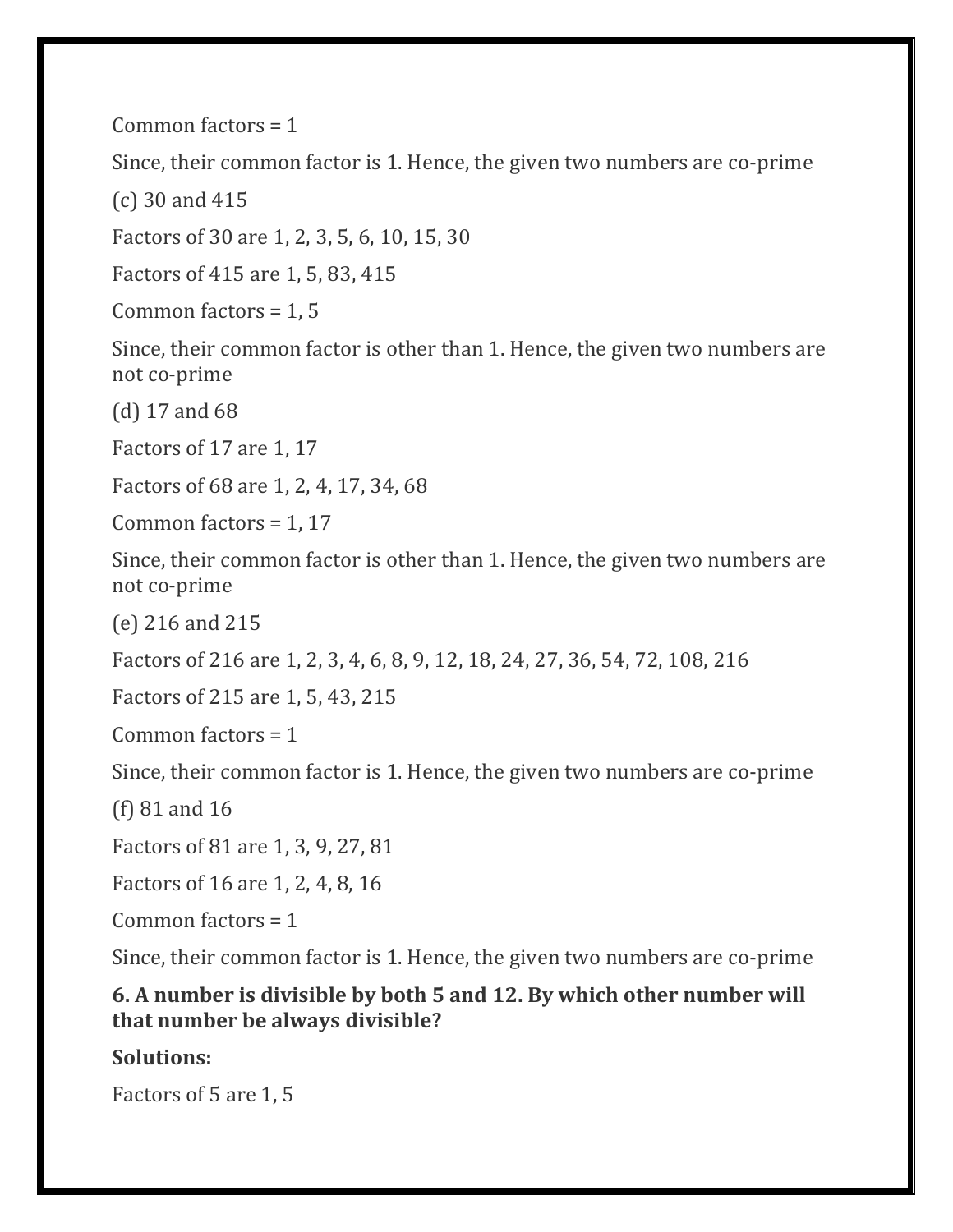Factors of 12 are 1, 2, 3, 4, 6, 12

Their common factor = 1

Since, their common factor is 1. The given two numbers are co-prime and is also divisible by their product 60

Factors of 60 are 1, 2, 3, 4, 5, 6, 10, 12, 15, 20, 30, 60

## **7. A number is divisible by 12. By what other numbers will that number be divisible?**

## **Solutions:**

Since, the number is divisible by 12. Hence, it also divisible by its factors i.e 1, 2, 3, 4, 6, 12

Therefore 1, 2, 3, 4, 6 are the numbers other than 12 by which this number is also divisible

Exercise 3.5 Page no: 61

**1. Which of the following statements are true?**

**(a) If a number is divisible by 3, it must be divisible by 9.**

**(b) If a number is divisible by 9, it must be divisible by 3.**

**(c) A number is divisible by 18, if it is divisible by both 3 and 6.**

**(d) If a number is divisible by 9 and 10 both, then it must be divisible by 90.**

**(e) If two numbers are co-primes, at least one of them must be prime.**

**(f) All numbers which are divisible by 4 must also be divisible by 8.**

**(g) All numbers which are divisible by 8 must also be divisible by 4.**

**(h) If a number exactly divides two numbers separately, it must exactly divide their sum.**

**(i) If a number exactly divides the sum of two numbers, it must exactly divide the two numbers separately.**

**Solutions:**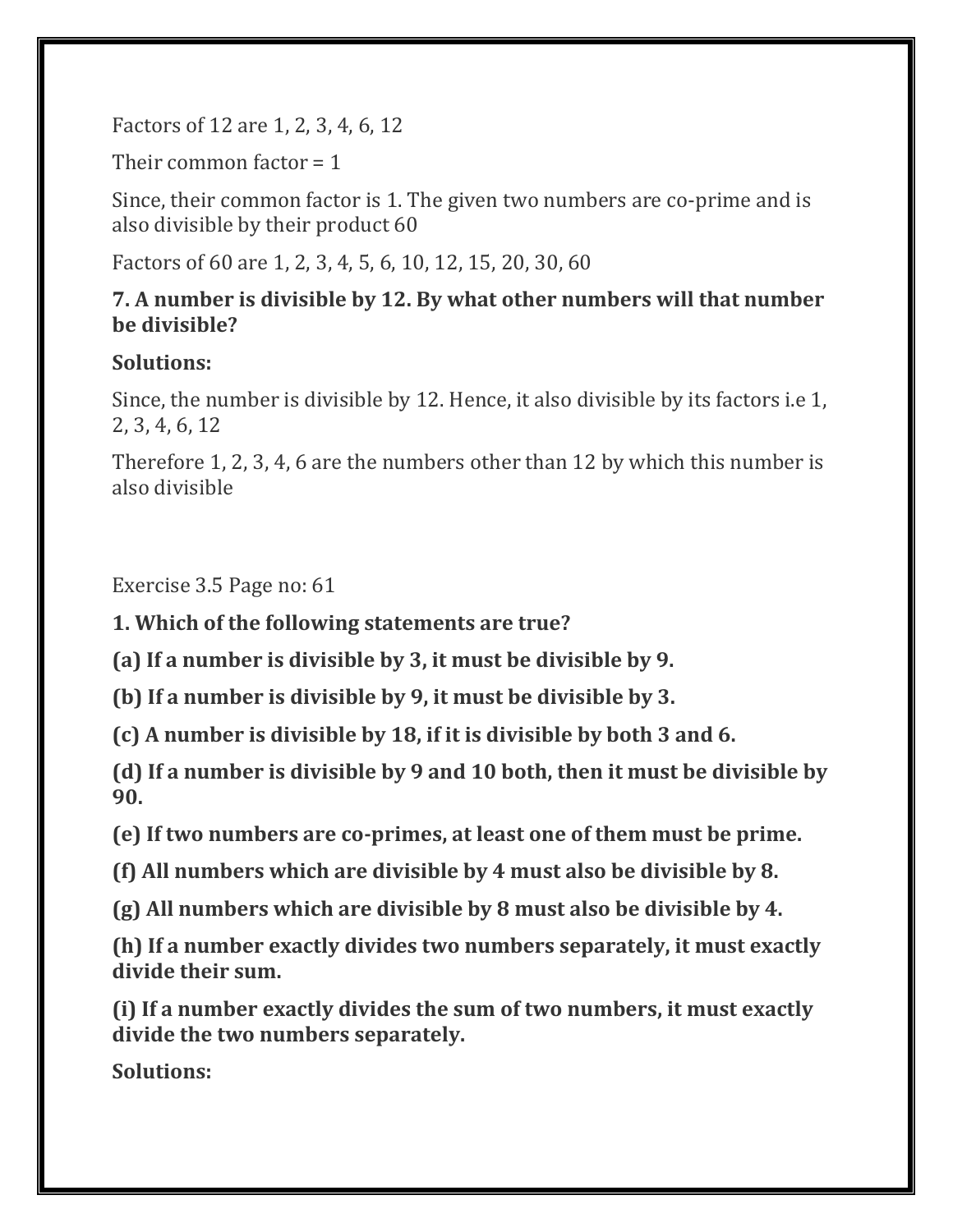**(a)** False, 6 is divisible by 3 but is not divisible by 9

(b) True, as  $9 = 3 \times 3$ . Hence, if a number is divisible by 9, it will also be divisible by 3

(c) False. Since 30 is divisible by both 3 and 6 but is not divisible by 18

(d) True, as  $9 \times 10 = 90$ . Hence, if a number is divisible by both 9 and 10 then it is divisible by 90

(e) False. Since 15 and 32 are co-primes and also composite numbers

(f) False, as 12 is divisible by 4 but is not divisible by 8

(g) True, as  $2 \times 4 = 8$ . Hence, if a number is divisible by 8, it will also be divisible by 2 and 4

(h) True, as 2 divides 4 and 8 and it also divides  $12(4+8=12)$ 

(i) False, since, 2 divides 12 but it does not divide 7 and 5

**2. Here are two different factor trees for 60. Write the missing numbers.**

**(a)**

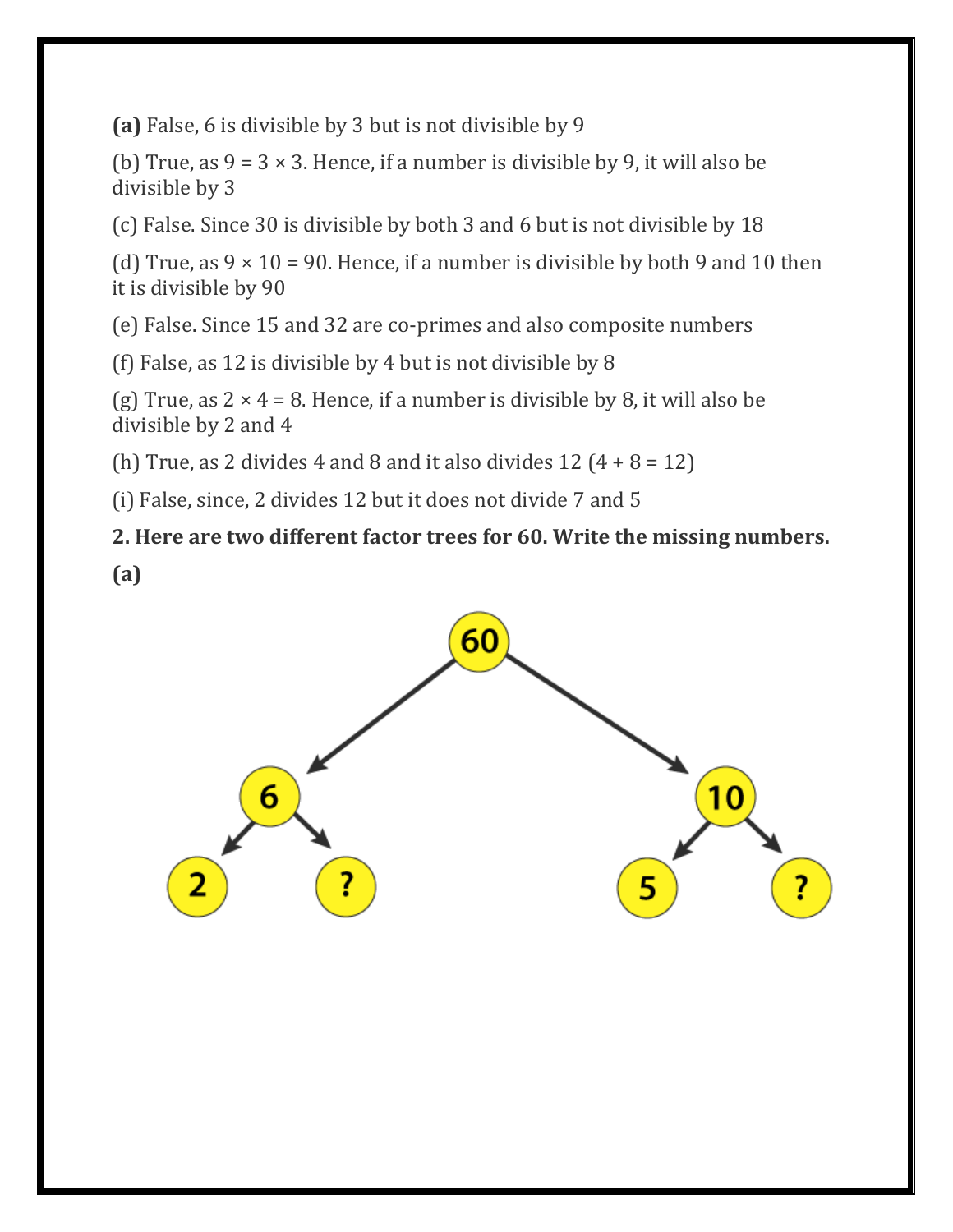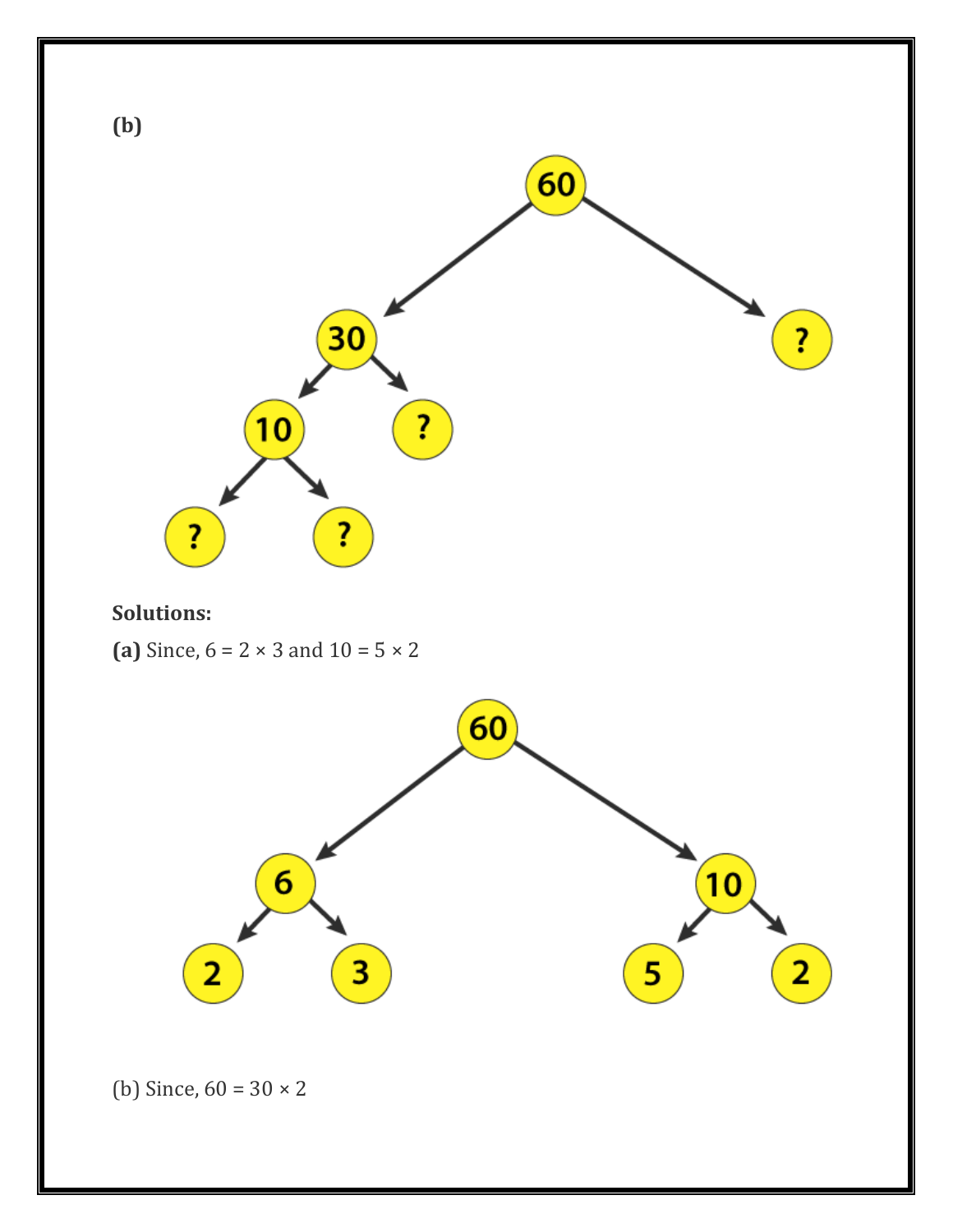

#### **3. Which factors are not included in the prime factorisation of a composite number?**

#### **Solutions:**

1 and the number itself are not included in the prime factorisation of a composite number.

#### **4. Write the greatest 4-digit number and express it in terms of its prime factors.**

#### **Solutions:**

The greatest four digit number is 9999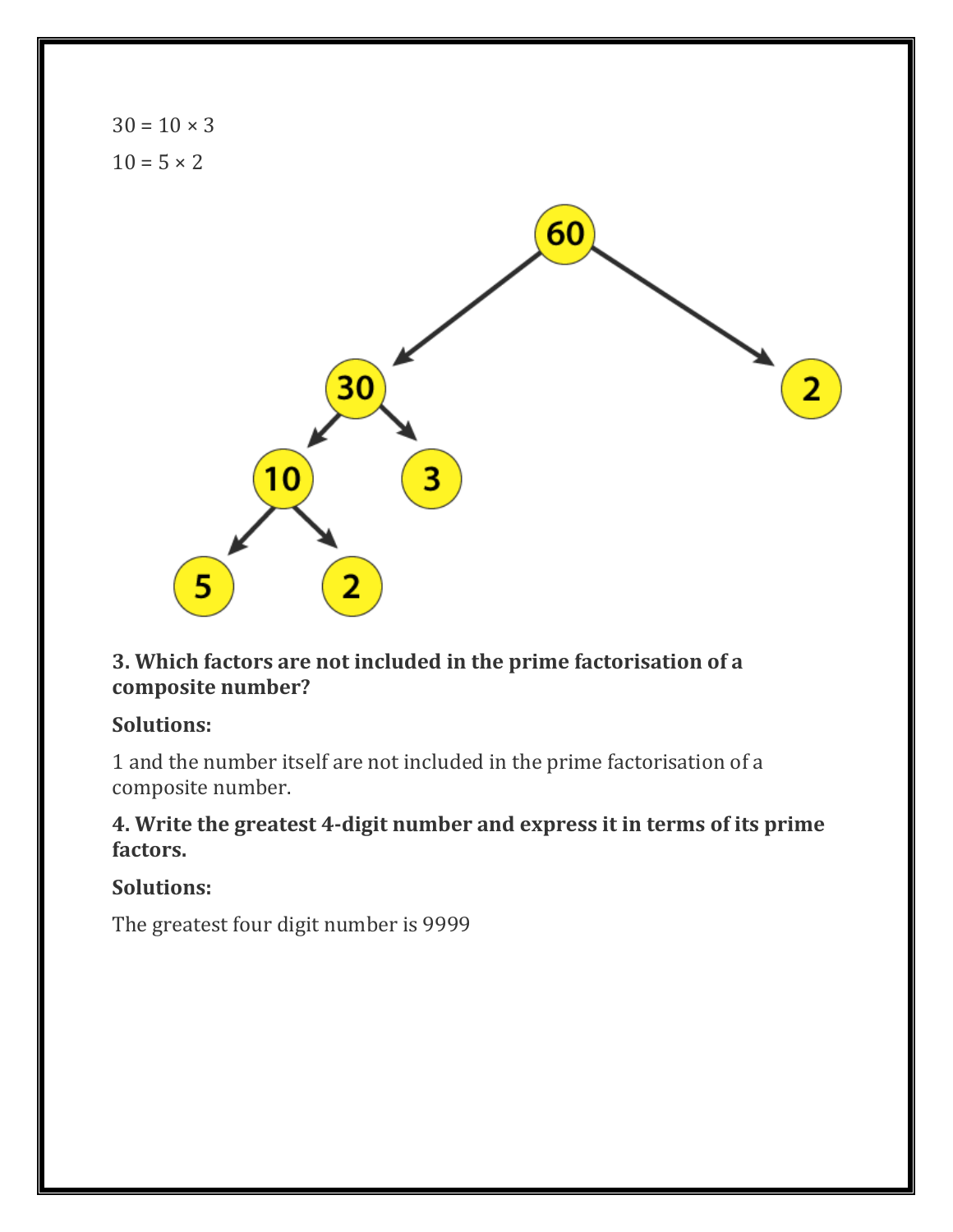

## **5. Write the smallest 5-digit number and express it in the form of its prime factors.**

## **Solutions:**

The smallest five digit number = 10000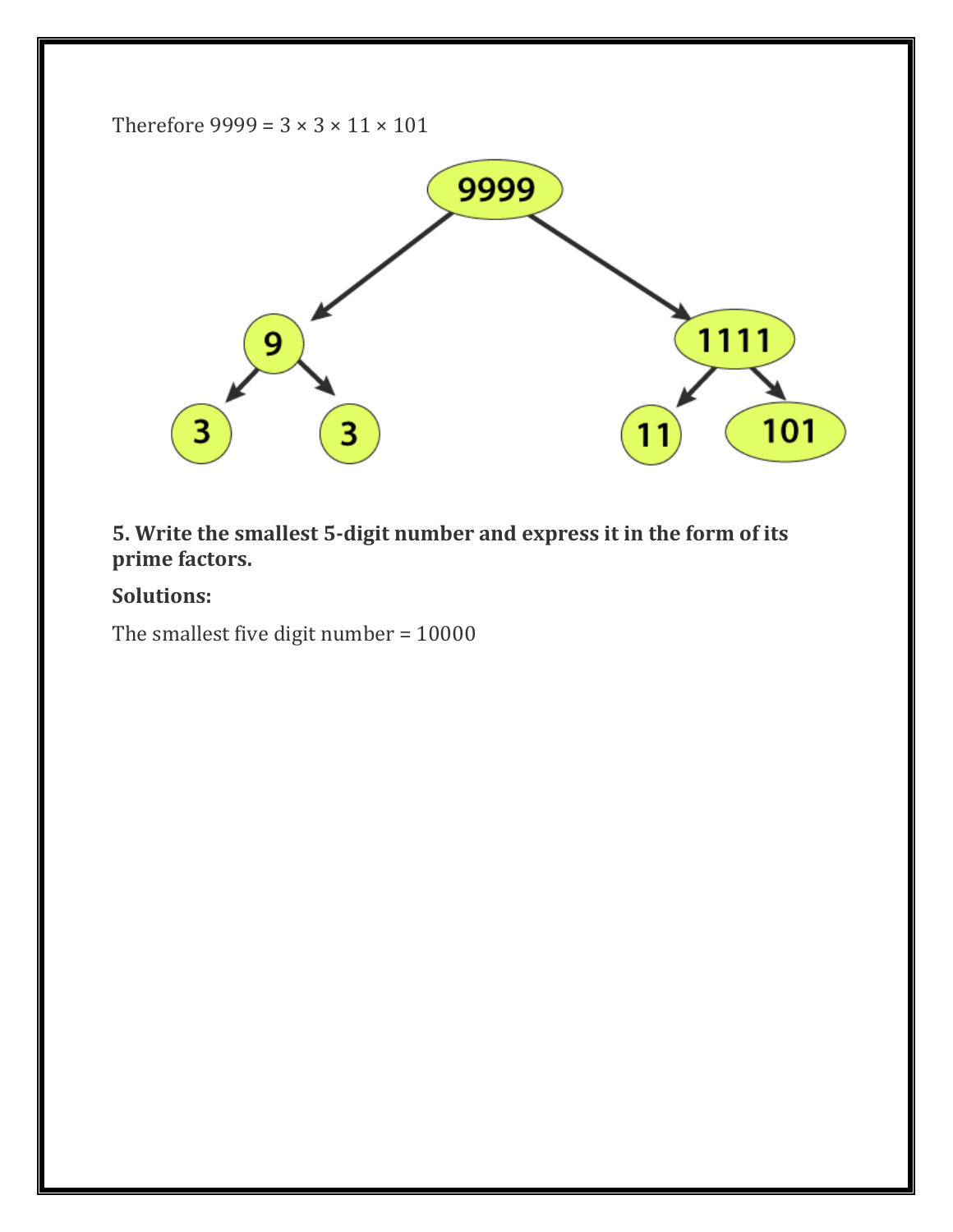

 $10000 = 2 \times 2 \times 2 \times 2 \times 5 \times 5 \times 5 \times 5$ 

**6. Find all the prime factors of 1729 and arrange them in ascending order. Now state the relation, if any; between two consecutive prime factors.**

**Solutions:**

|    | 1729 |
|----|------|
| 13 | 247  |
| 19 | 19   |
|    |      |
|    |      |

 $1729 = 7 \times 13 \times 19$ 

 $13 - 7 = 6$ 

 $19 - 13 = 6$ 

Hence, the difference between two consecutive prime factors is 6.

**7. The product of three consecutive numbers is always divisible by 6. Verify this statement with the help of some examples.**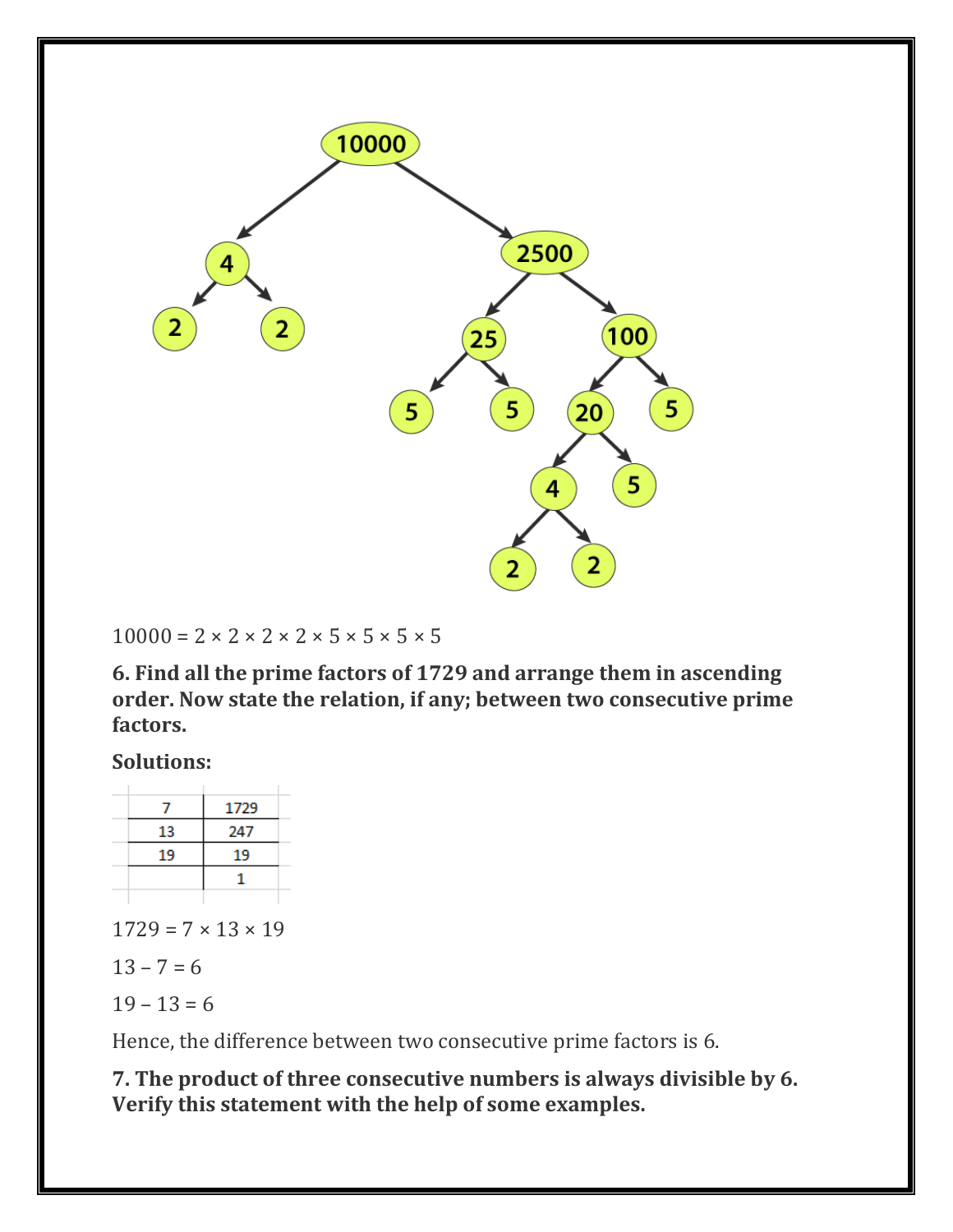## **Solutions:**

(i)  $2 \times 3 \times 4 = 24$  which is divisible by 6

(ii)  $5 \times 6 \times 7 = 210$  which is divisible by 6

**8. The sum of two consecutive odd numbers is divisible by 4. Verify this statement with the help of some examples.**

**Solutions:**

**(i)**  $5 + 3 = 8$  which is divisible by 4

(ii)  $7 + 9 = 16$  which is divisible by 4

(iii)  $13 + 15 = 28$  which is divisible by 4

**9. In which of the following expressions, prime factorisation has been done?**

**(a) 24 = 2 × 3 × 4**

**(b) 56 = 7 × 2 × 2 × 2**

**(c) 70 = 2 × 5 × 7**

**(d) 54 = 2 × 3 × 9**

**Solutions:**

**(a)**  $24 = 2 \times 3 \times 4$ 

Since, 4 is composite. Hence, prime factorisation has not been done

(b)  $56 = 7 \times 2 \times 2 \times 2$ 

Since, all the factors are prime. Hence, prime factorisation has been done

(c)  $70 = 2 \times 5 \times 7$ 

Since, all the factors are prime. Hence, prime factorisation has been done

(d)  $54 = 2 \times 3 \times 9$ 

Since, 9 is composite. Hence prime factorisation has not been done

#### **10. Determine if 25110 is divisible by 45. [Hint: 5 and 9 are co-prime numbers. Test the divisibility of the number by 5 and 9].**

**Solutions:**

 $45 = 5 \times 9$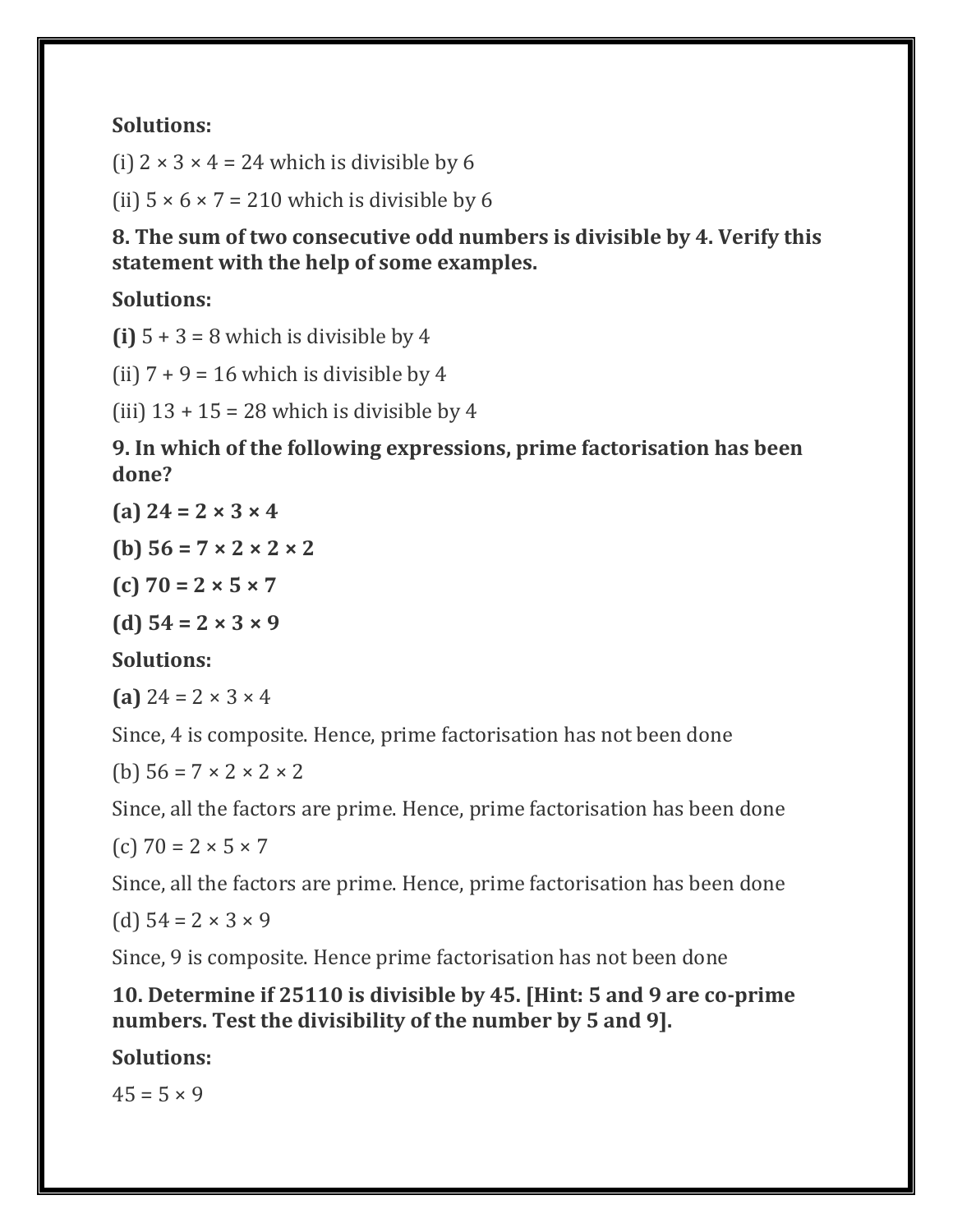```
1, 5 are factors of 5
```
1, 3, 9 are factors of 9

Hence, 5 and 9 are co-prime numbers

The last digit of 25110 is 0. Hence, it is divisible by 5

Sum of digits 25110

```
2 + 5 + 1 + 1 + 0
```
 $= 9$ 

Since, the sum of digits of 25110 is divisible by 9. Hence, 25110 is divisible by 9

Since the number is divisible by both 5 and 9

Therefore 25110 is divisible by 45

**11. 18 is divisible by both 2 and 3. It is also divisible by 2 × 3 = 6. Similarly, a number is divisible by both 4 and 6. Can we say that the number must also be divisible by 4 × 6 = 24? If not, give an example to justify your answer.**

# **Solutions:**

No, since, 12 and 36 are both divisible by 4 and 6. But 12 and 36 are not divisible by 24

## **12. I am the smallest number, having four different prime factors. Can you find me?**

# **Solutions:**

Since, it is the smallest number. Therefore it will be the product of 4 smallest prime numbers

 $2 \times 3 \times 5 \times 7 = 210$ 

Exercise 3.6 Page no: 63

**1. Find the HCF of the following numbers :**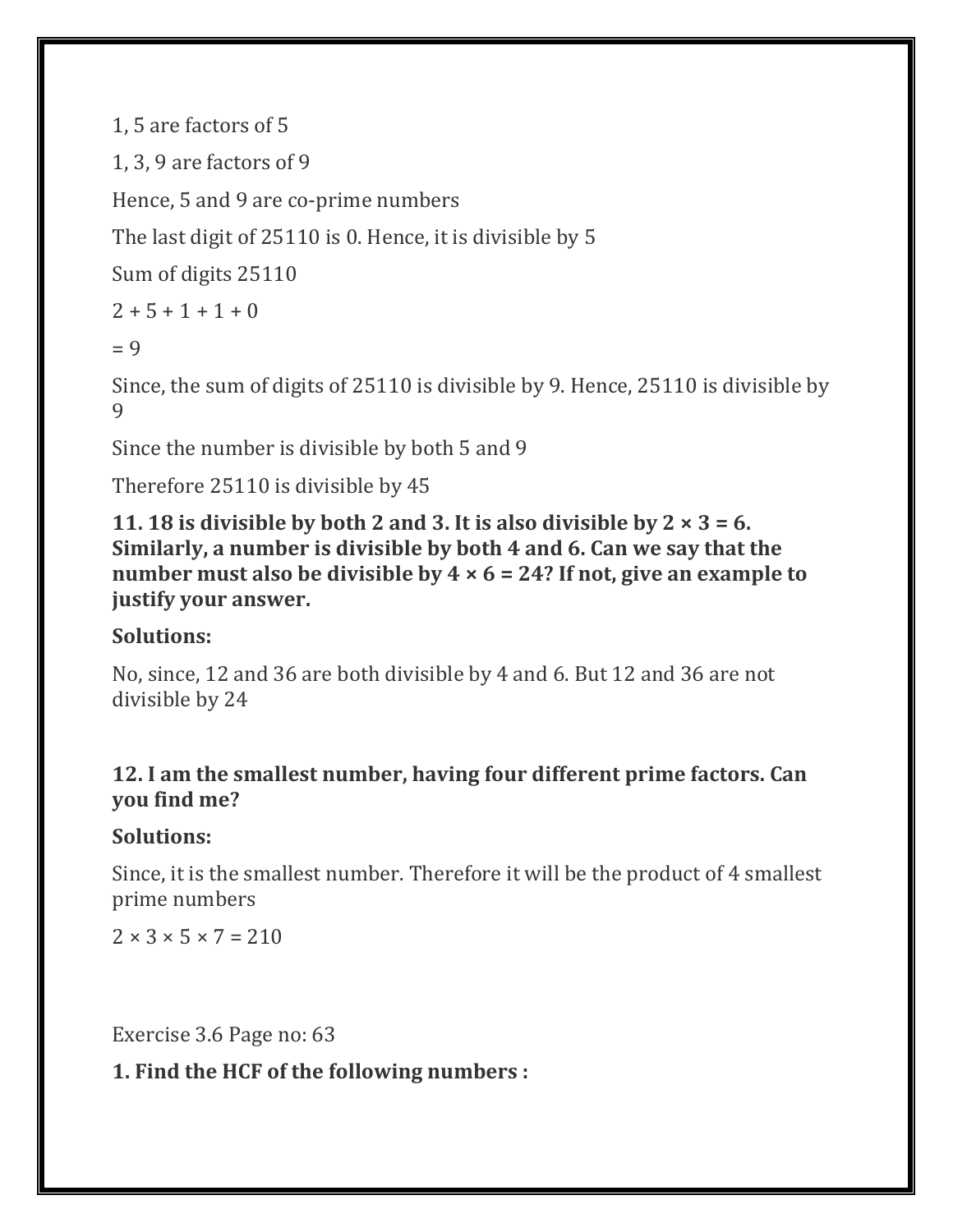**(a) 18, 48 (b) 30, 42 (c) 18, 60 (d) 27, 63 (e) 36, 84 (f) 34, 102 (g) 70, 105, 175 (h) 91, 112, 49 (i) 18, 54, 81 (j) 12, 45, 75**

# **Solutions:**

**(a)** 18, 48

| 2              | 18 |  |  |
|----------------|----|--|--|
| 3              | 9  |  |  |
| 3              | 3  |  |  |
|                | 1  |  |  |
| 2              | 48 |  |  |
| 2              | 24 |  |  |
| 2              | 12 |  |  |
| $\overline{a}$ | 6  |  |  |
| 3              | 3  |  |  |
|                | 1  |  |  |

 $18 = 2 \times 3 \times 3$ 

 $48 = 2 \times 2 \times 2 \times 2 \times 3$ 

 $HCF = 2 \times 3 = 6$ 

Therefore the HCF of 18, 48 is 6

(b) 30, 42

|   | 30 |
|---|----|
| 3 | 15 |
| 5 | 5  |
|   |    |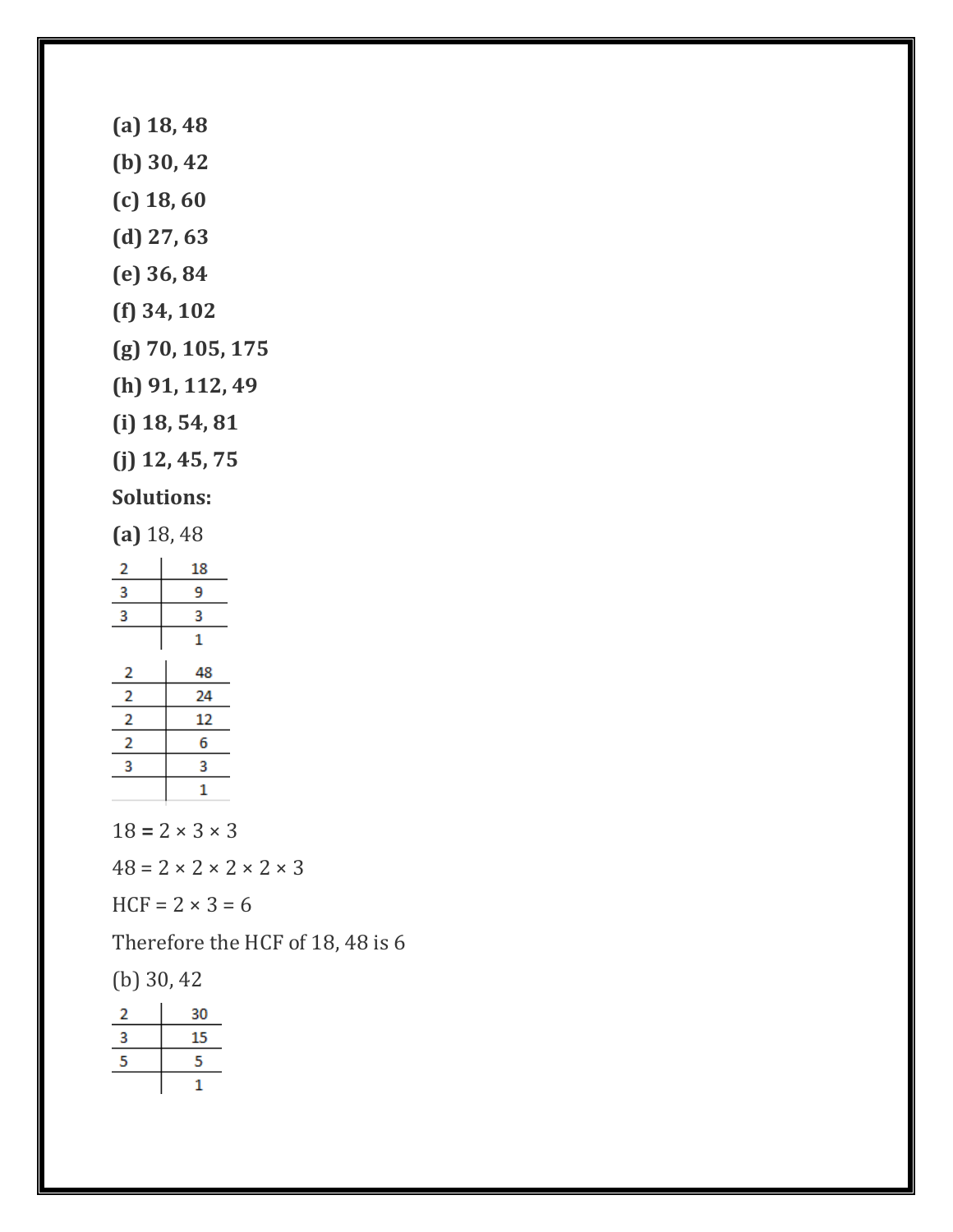| 2 | 42                         |
|---|----------------------------|
|   | 21                         |
|   |                            |
|   |                            |
|   | $30 = 2 \times 3 \times 5$ |
|   | $42 = 2 \times 3 \times 7$ |
|   | $HCF = 2 \times 3 = 6$     |

Therefore the HCF of 30, 42 is 6

(c) 18, 60

| 2 | 18 |
|---|----|
| 3 | 9  |
| 3 | 3  |
|   | 1  |
|   |    |
| 2 | 60 |
| 2 | 30 |
| 3 | 15 |
| 5 | 5  |
|   | 1  |

 $18 = 2 \times 3 \times 3$ 

 $60 = 2 \times 2 \times 3 \times 5$ 

 $HCF = 2 \times 3 = 6$ 

Therefore the HCF of 18, 60 is 6

(d) 27, 63

| 3              | 27                         |
|----------------|----------------------------|
| 3              | 9                          |
| $\overline{3}$ | 3                          |
|                | 1                          |
| 3              | 63                         |
| $\overline{3}$ | 21                         |
| 7              |                            |
|                | 1                          |
|                | $27 = 3 \times 3 \times 3$ |
|                | $63 = 3 \times 3 \times 7$ |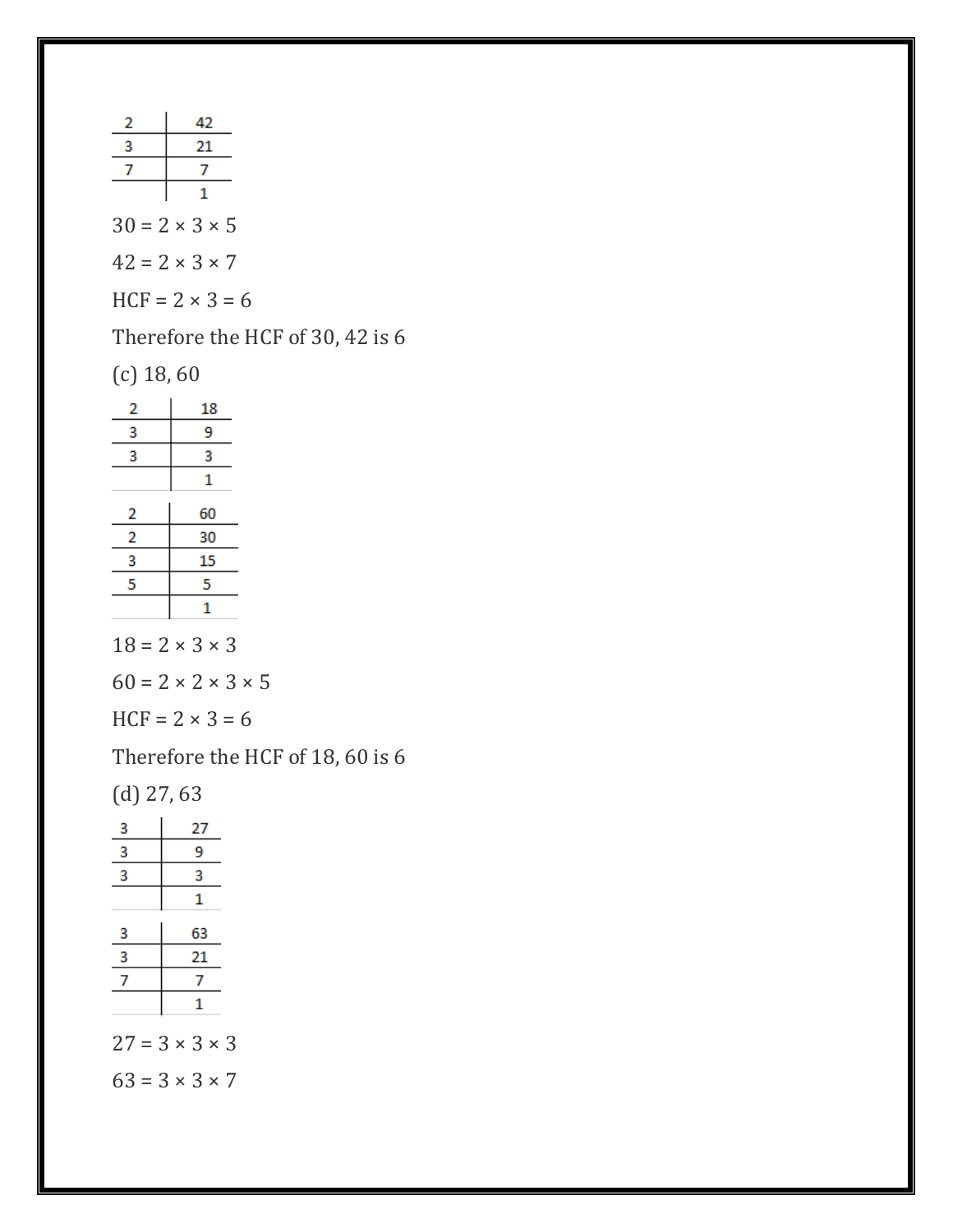$HCF = 3 \times 3 = 9$ 

Therefore the HCF of 27, 63 is 9

(e) 36, 84

| $\overline{a}$ | 36 |
|----------------|----|
| 2              | 18 |
| 3              | 9  |
| 3              | 3  |
|                | 1  |
|                |    |
|                | 84 |
| $\frac{2}{2}$  | 42 |
| 3              | 21 |
| 7              | 7  |
|                | 1  |

 $36 = 2 \times 2 \times 3 \times 3$ 

 $84 = 2 \times 2 \times 3 \times 7$ 

 $HCF = 2 \times 2 \times 3 = 12$ 

Therefore the HCF of 36, 84 is 12

(f) 34, 102

| 2  |    | 34  |
|----|----|-----|
| 17 |    | 17  |
|    |    | 1   |
| 2  |    | 102 |
| 3  |    | 51  |
| 17 | 17 |     |
|    |    |     |

 $34 = 2 \times 17$ 

 $102 = 2 \times 3 \times 17$ 

 $HCF = 2 \times 17 = 34$ 

Therefore the HCF of 34, 102 is 34

(g) 70, 105, 175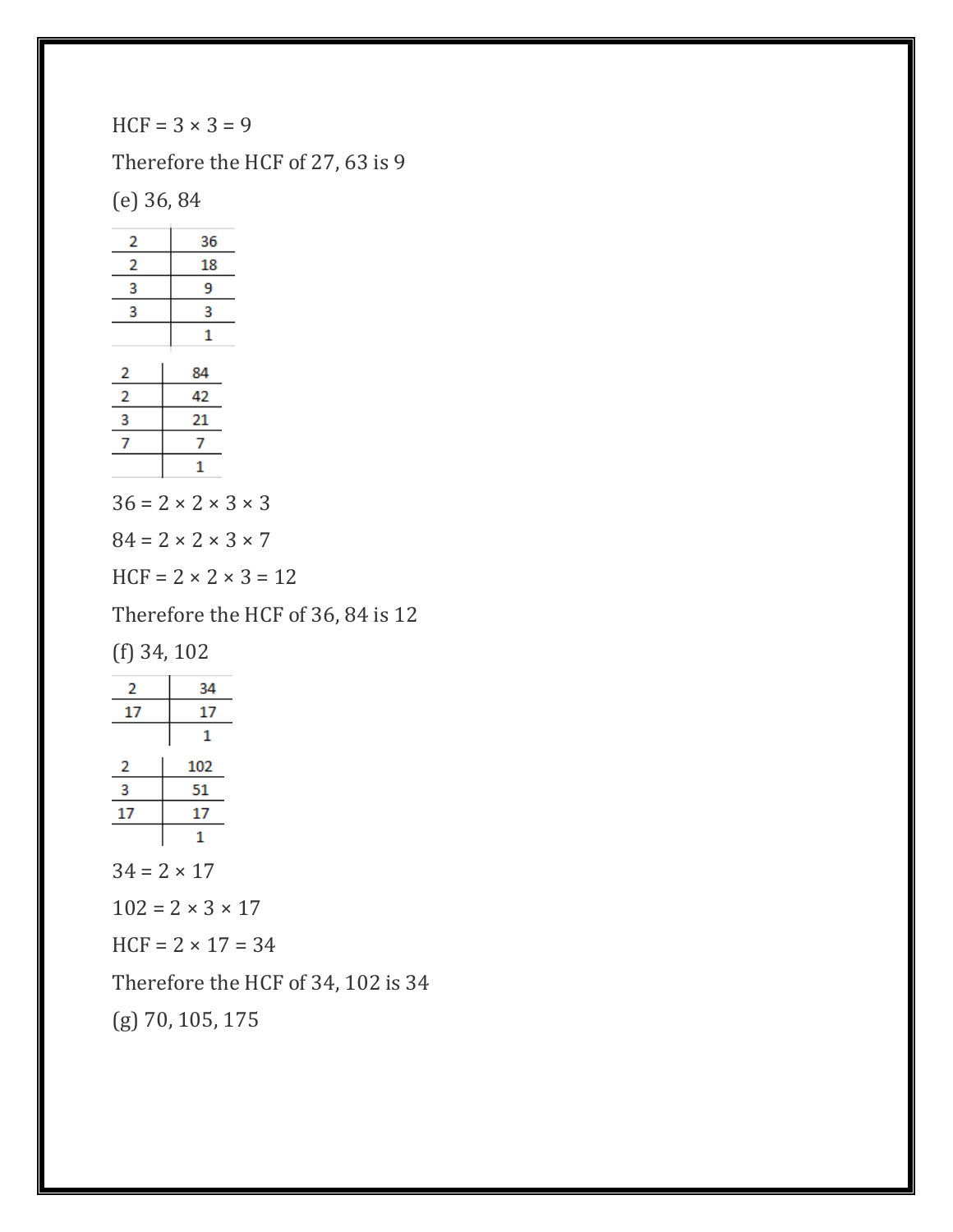| 2                       | 70                          |                                         |
|-------------------------|-----------------------------|-----------------------------------------|
| $\overline{\mathbf{5}}$ | 35                          |                                         |
| $\overline{7}$          | 7                           |                                         |
|                         | 1                           |                                         |
| $\overline{\mathbf{3}}$ | 105                         |                                         |
| $\frac{5}{7}$           | 35                          |                                         |
|                         | 7                           |                                         |
|                         | 1                           |                                         |
|                         | 175                         |                                         |
| $\frac{5}{5}$           | 35                          |                                         |
|                         | 7                           |                                         |
|                         | 1                           |                                         |
|                         | $70 = 2 \times 5 \times 7$  |                                         |
|                         | $105 = 3 \times 5 \times 7$ |                                         |
|                         | $175 = 5 \times 5 \times 7$ |                                         |
|                         | $HCF = 5 \times 7 = 35$     |                                         |
|                         |                             | Therefore the HCF of 70, 105, 175 is 35 |

(h) 91, 112, 49

| 7                                             | 91                 |  |  |  |  |
|-----------------------------------------------|--------------------|--|--|--|--|
| 13                                            | 13                 |  |  |  |  |
|                                               | 1                  |  |  |  |  |
| $\overline{a}$                                | 112                |  |  |  |  |
| $\overline{2}$                                | 56                 |  |  |  |  |
| $\frac{1}{2}$                                 | 28                 |  |  |  |  |
| $\overline{2}$                                | 14                 |  |  |  |  |
| 7                                             | 7                  |  |  |  |  |
|                                               | 1                  |  |  |  |  |
| 7                                             | 49                 |  |  |  |  |
| 7                                             | 7                  |  |  |  |  |
|                                               | 1                  |  |  |  |  |
|                                               | $91 = 7 \times 13$ |  |  |  |  |
| $112 = 2 \times 2 \times 2 \times 2 \times 7$ |                    |  |  |  |  |
| $49 = 7 \times 7$                             |                    |  |  |  |  |
| $HCF = 7$                                     |                    |  |  |  |  |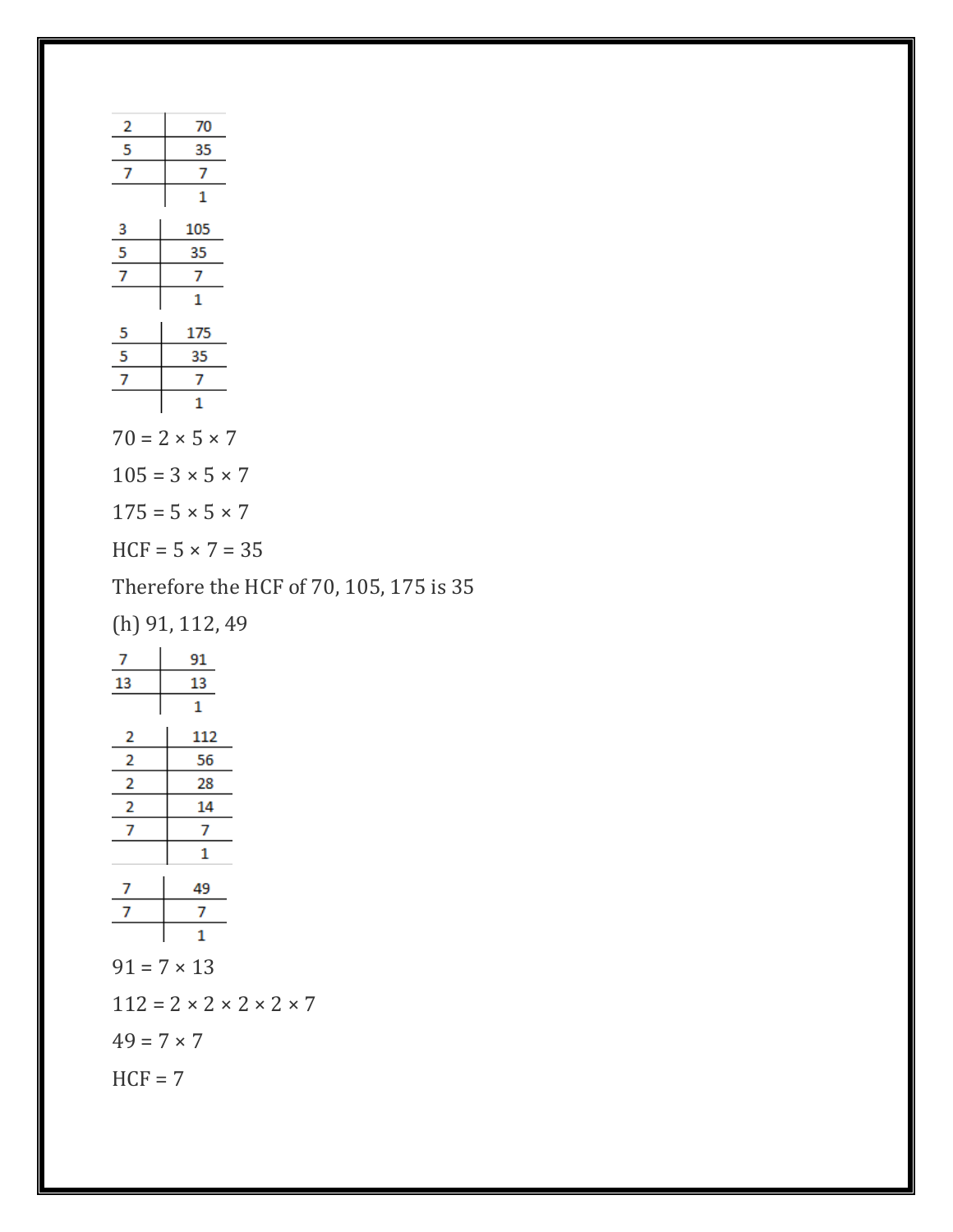Therefore the HCF of 91, 112, 49 is 7

(i) 18, 54, 81

| $\overline{\mathbf{c}}$ | 18                         |  |  |
|-------------------------|----------------------------|--|--|
| $\frac{3}{2}$           | 9                          |  |  |
| 3                       | 3                          |  |  |
|                         | $\overline{1}$             |  |  |
| $\overline{\mathbf{c}}$ | 54                         |  |  |
| 3                       | 27                         |  |  |
| 3                       | 9                          |  |  |
| 3                       | 3                          |  |  |
|                         | $\overline{1}$             |  |  |
| 3                       | 81                         |  |  |
| 3                       | 27                         |  |  |
| 3                       | 9                          |  |  |
| 3                       | 3                          |  |  |
|                         | 1                          |  |  |
|                         | $18 = 2 \times 3 \times 3$ |  |  |

 $54 = 2 \times 3 \times 3 \times 3$ 

 $81 = 3 \times 3 \times 3 \times 3$ 

 $HCF = 3 \times 3 = 9$ 

Therefore the HCF of 18, 54, 81 is 9

(j) 12, 45, 75

|                         | 12                         |  |
|-------------------------|----------------------------|--|
| $\frac{2}{2}$           | 6                          |  |
| 3                       | 3                          |  |
|                         | 1                          |  |
| $\overline{\mathbf{3}}$ | 45                         |  |
| $\frac{3}{5}$           | <u>15</u>                  |  |
|                         | $\overline{5}$             |  |
|                         | $\mathbf{1}$               |  |
| $\overline{\mathbf{3}}$ | 75                         |  |
| $\frac{5}{5}$           | 25                         |  |
|                         | 5                          |  |
|                         | 1                          |  |
|                         | $12 = 2 \times 2 \times 3$ |  |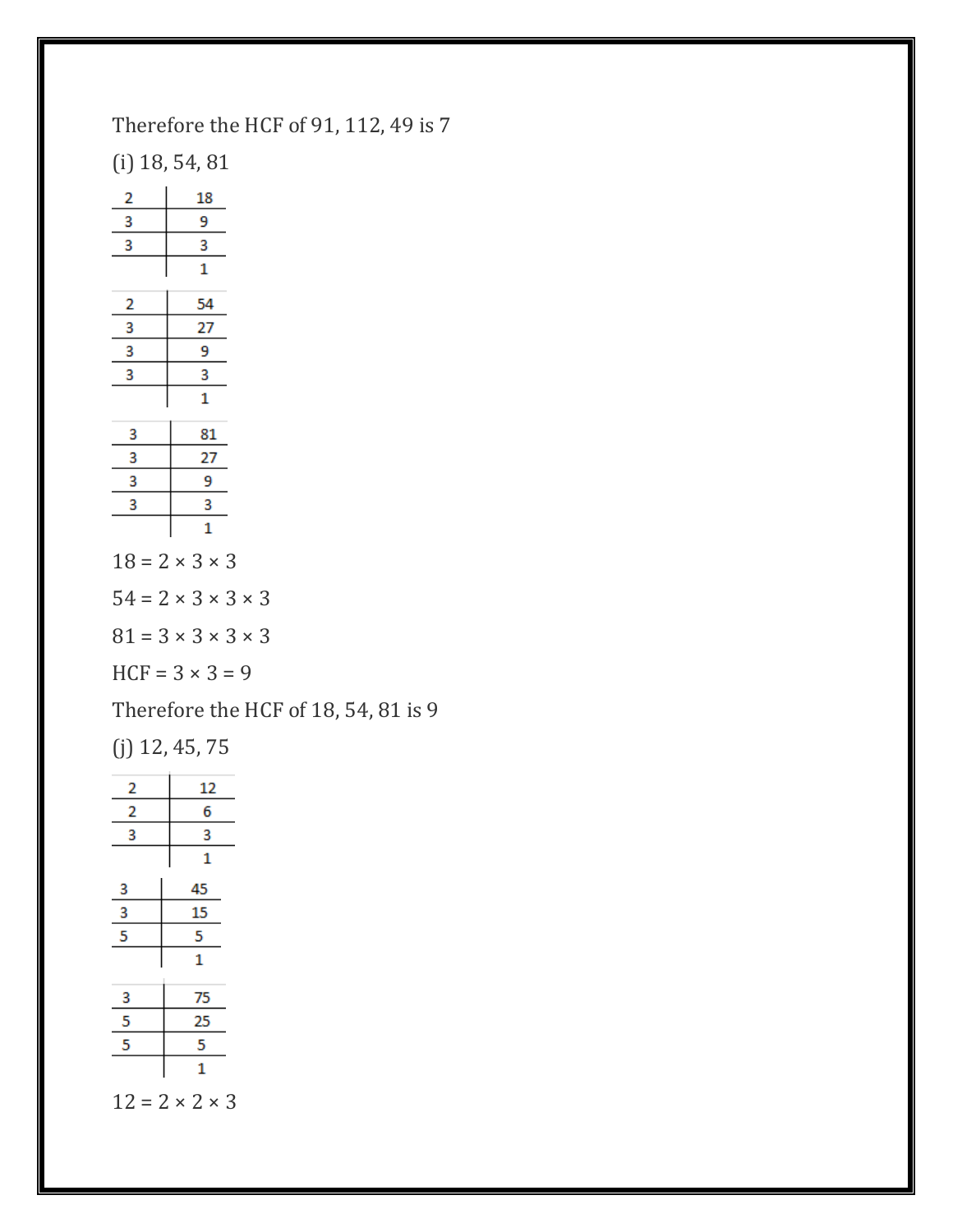$45 = 3 \times 3 \times 5$  $75 = 3 \times 5 \times 5$  $HCF = 3$ Therefore the HCF of 12, 45, 75 is 3

# **2. What is the HCF of two consecutive**

**(a) numbers?**

**(b) even numbers?**

**(c) odd numbers?**

# **Solutions:**

**(a)** The HCF of two consecutive numbers is 1

Example: The HCF of 2 and 3 is 1

(b) The HCF of two consecutive even numbers is 2

Example: The HCF of 2 and 4 is 2

(c) The HCF of two consecutive odd numbers is 1

Example: The HCF of 3 and 5 is 1

**3. HCF of co-prime numbers 4 and 15 was found as follows by factorisation:**

**4 = 2 × 2 and 15 = 3 × 5 since there is no common prime factor, so HCF of 4 and 15 is 0. Is the answer correct? If not, what is the correct HCF?**

# **Solutions:**

No. The answer is not correct. The correct answer is 1.

Exercise 3.7 page no: 67

**1. Renu purchases two bags of fertiliser of weights 75 kg and 69 kg. Find the maximum value of weight which can measure the weight of the fertiliser exact number of times.**

**Solutions:**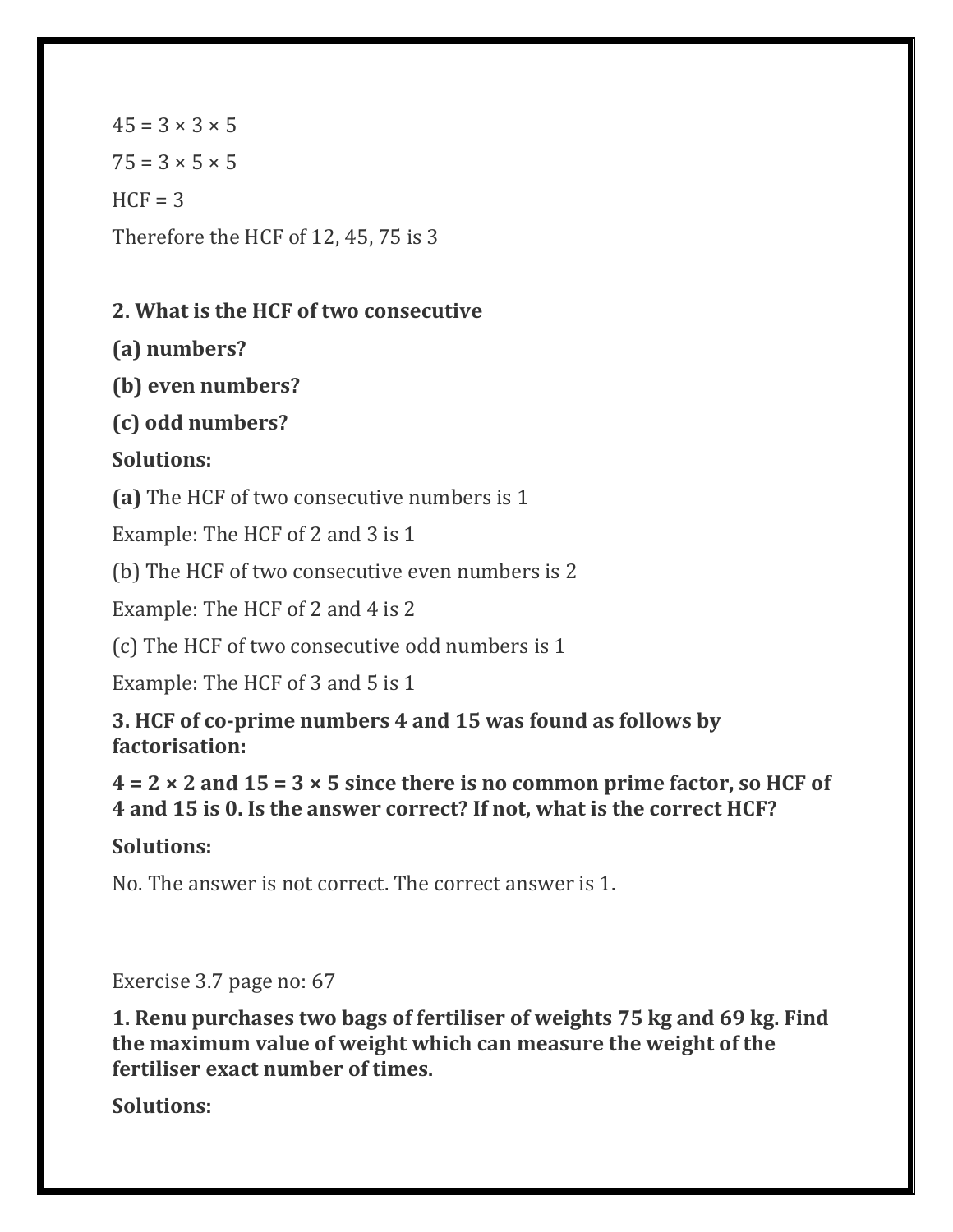Given, weight of two bags of fertiliser = 75 kg and 69 kg Maximum weight = HCF of two bags weight i.e  $(75, 69)$ 



Hence, 3 kg is the maximum value of weight which can measure the weight of the fertiliser exact number of times.

#### **2. Three boys step off together from the same spot. Their steps measure 63 cm, 70 cm and 77 cm respectively. What is the minimum distance each should cover so that all can cover the distance in complete steps?**

# **Solutions:**

First boy steps measure = 63 cm

Second boy steps measure = 70 cm

Third boy steps measure = 77 cm

LCM of 63, 70, 77

| 2  | 63 | 70 | 77 |
|----|----|----|----|
| 3  | 63 | 35 | 77 |
| 3  | 21 | 35 | 77 |
| 5  |    | 35 | 77 |
|    |    |    | 77 |
| 11 |    |    | 11 |
|    |    |    |    |

LCM =  $2 \times 3 \times 3 \times 5 \times 7 \times 11 = 6930$ 

Hence, 6930 cm is the distance each should cover so that all can cover the distance in complete steps.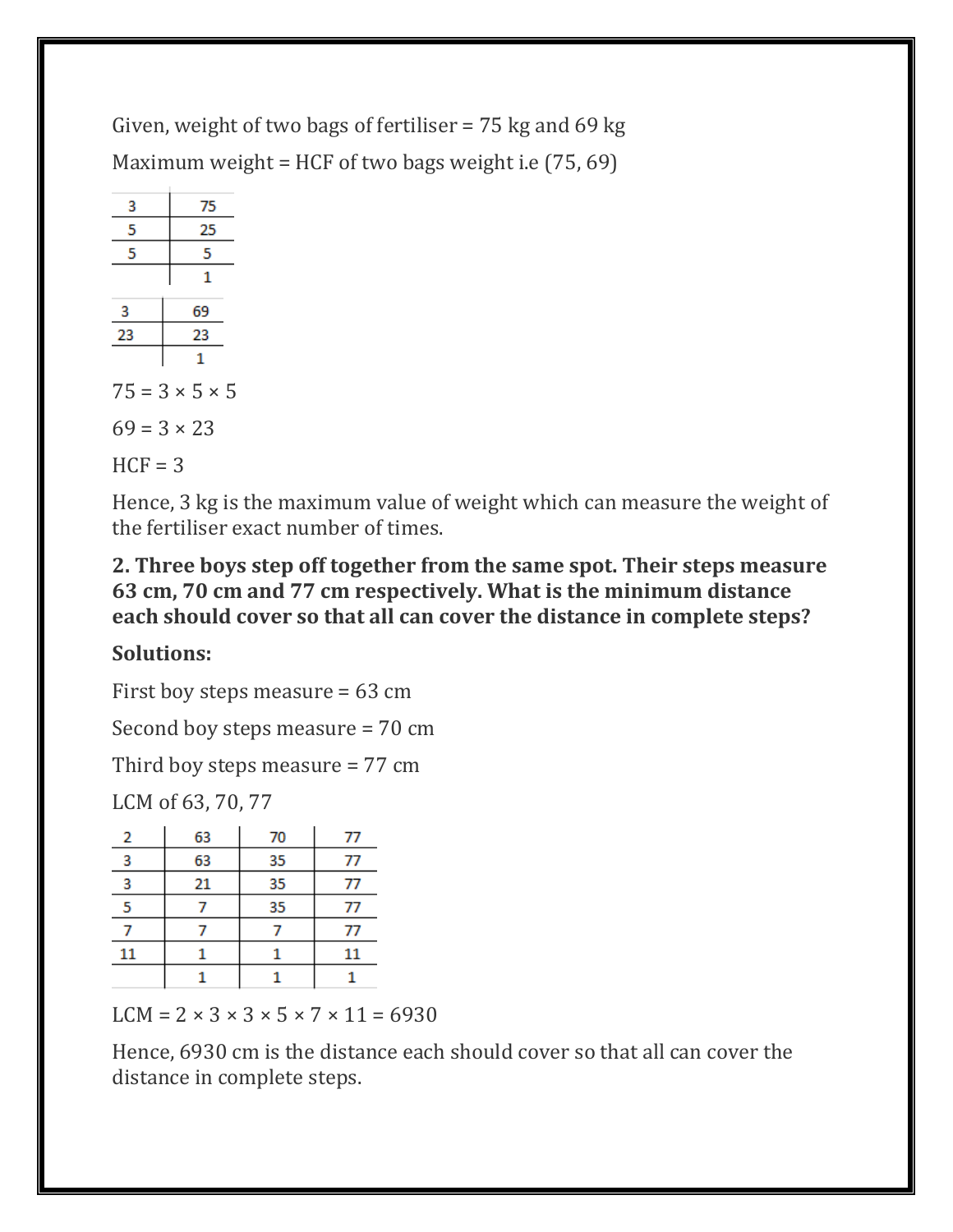#### **3. The length, breadth and height of a room are 825 cm, 675 cm and 450 cm respectively. Find the longest tape which can measure the three dimensions of the room exactly.**

#### **Solutions:**

Given length of a room = 825 cm

Breadth of a room = 675 cm

Height of a room = 450 cm

| з              | 825         |  |  |
|----------------|-------------|--|--|
| 5              | 275         |  |  |
| 5              | 55          |  |  |
| 11             | 11          |  |  |
|                | $\mathbf 1$ |  |  |
| 3              | 675         |  |  |
| 3              | 225         |  |  |
| 3              | 75          |  |  |
| 5              | 25          |  |  |
| 5              | 5           |  |  |
|                | 1           |  |  |
| $\overline{a}$ | 450         |  |  |
| 3              | 225         |  |  |
| 3              | 75          |  |  |
| 5              | 25          |  |  |
| 5              | 5           |  |  |
|                | 1           |  |  |

 $825 = 3 \times 5 \times 5 \times 11$ 

 $675 = 3 \times 3 \times 3 \times 5 \times 5$ 

 $450 = 2 \times 3 \times 3 \times 5 \times 5$ 

 $HCF = 3 \times 5 \times 5 = 75$  cm

Hence longest tape is 75 cm which can measure the three dimensions of the room exactly.

#### **4. Determine the smallest 3-digit number which is exactly divisible by 6, 8 and 12.**

#### **Solutions:**

LCM of  $6, 8, 12$  = smallest number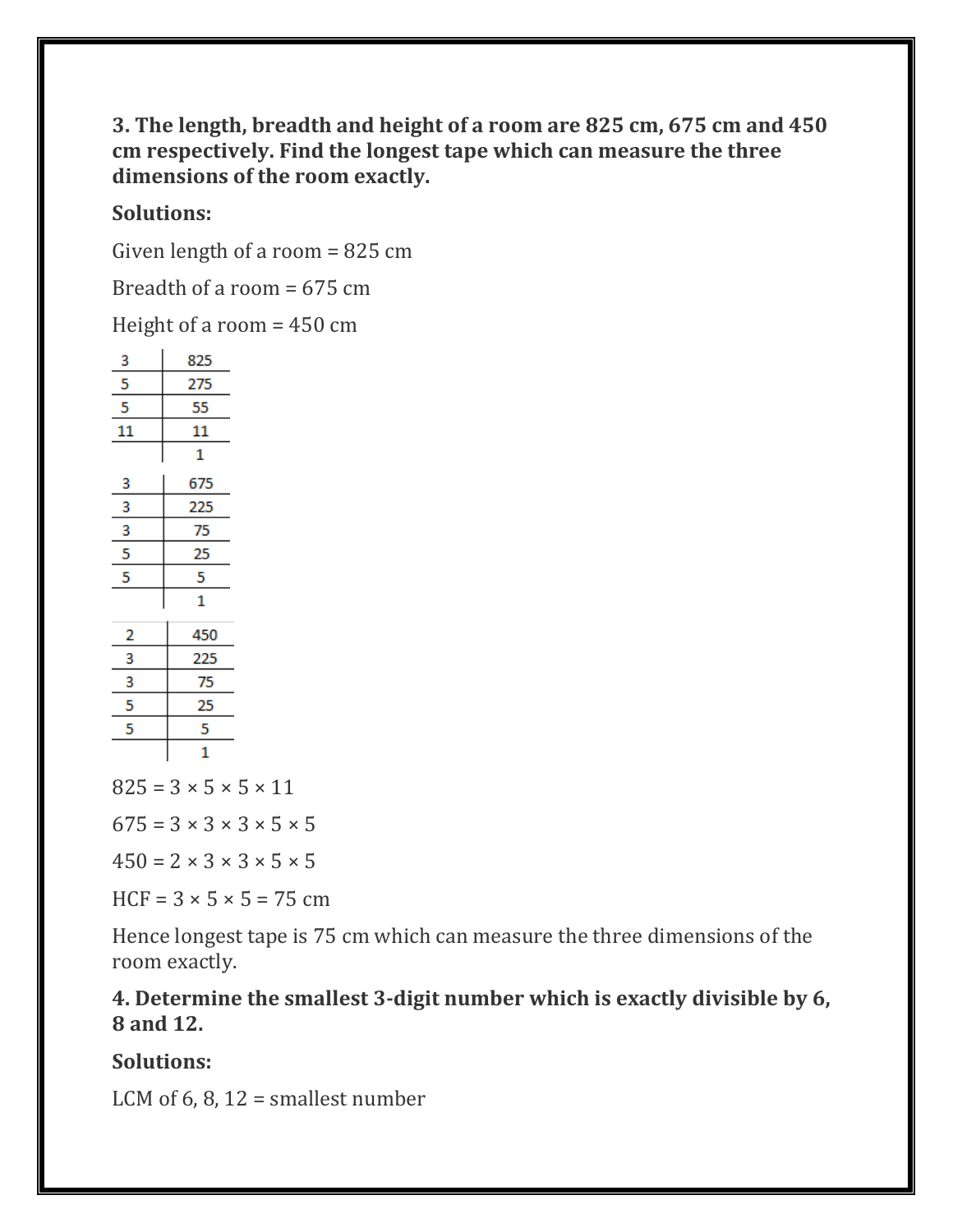| 6 | я | 12 |
|---|---|----|
|   |   |    |
|   |   |    |
|   |   |    |
|   |   |    |

 $LCM = 2 \times 2 \times 2 \times 3 = 24$ 

Now we need to find the smallest 3-digit multiple of 24

We know that  $24 \times 4 = 96$  and  $24 \times 5 = 120$ 

Hence, 120 is the smallest 3-digit number which is exactly divisible by 6, 8 and 12

## **5. Determine the greatest 3-digit number exactly divisible by 8, 10 and 12.**

#### **Solutions:**

LCM of 8, 10 and 12

| Ω | 10 | 12 |
|---|----|----|
|   |    |    |
|   |    |    |
|   |    |    |
|   |    |    |
|   |    |    |

 $LCM = 2 \times 2 \times 2 \times 3 \times 5 = 120$ 

Now we need to find the greatest 3-digit multiple of 120

We may find  $120 \times 8 = 960$  and  $120 \times 9 = 1080$ 

Hence, 960 is the greatest 3-digit number exactly divisible by 8, 10 and 12

**6. The traffic lights at three different road crossings change after every 48 seconds, 72 seconds and 108 seconds respectively. If they change simultaneously at 7 a.m., at what time will they change simultaneously again?**

# **Solutions:**

LCM of 48, 72, 108 = time period after which these lights change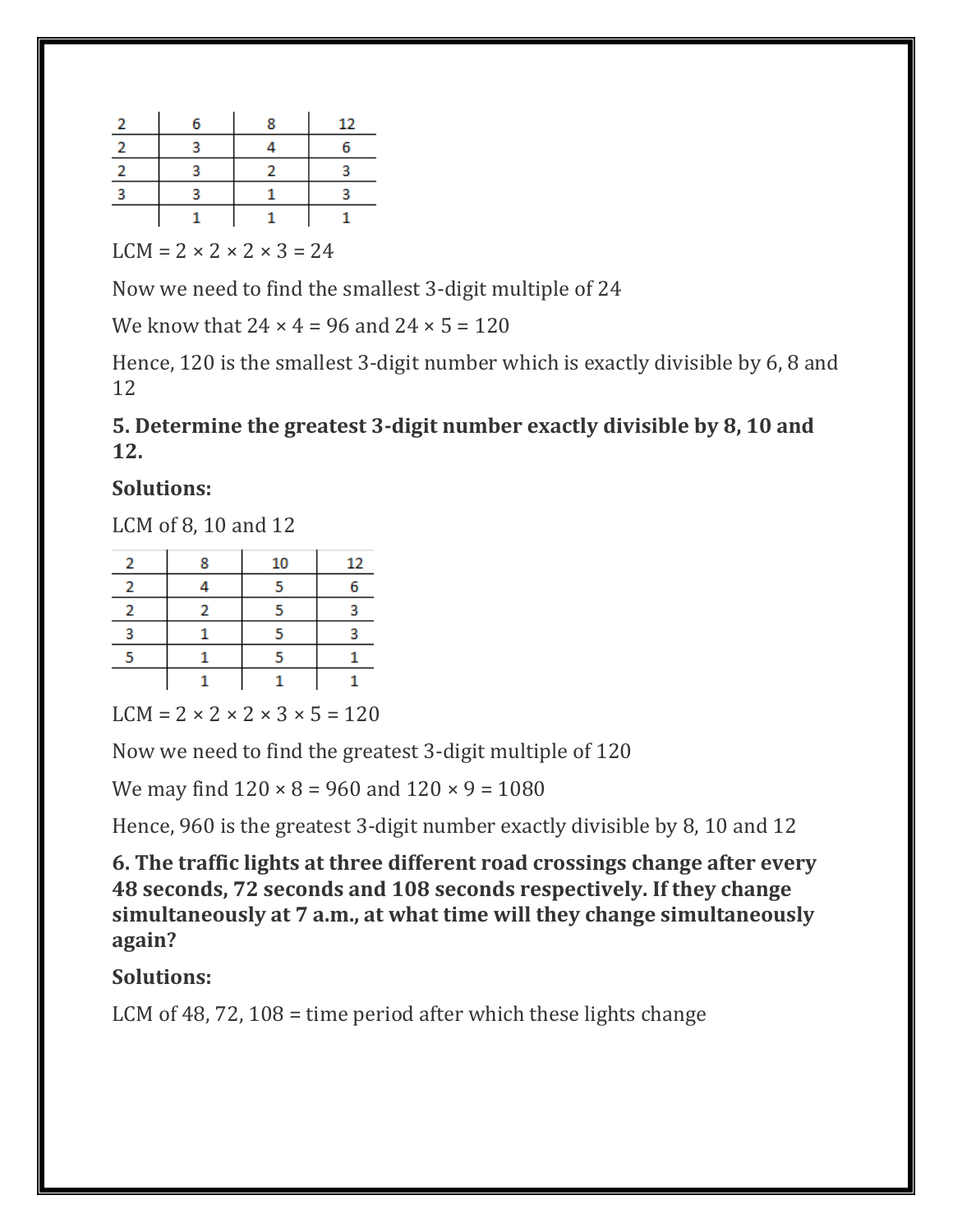| 2              | 48 | 72 | 108 |
|----------------|----|----|-----|
| 2              | 24 | 36 | 54  |
| 2              | 12 | 18 | 27  |
| $\overline{2}$ | 6  | ٩  | 27  |
| 3              |    | 9  | 27  |
| 3              |    | 3  | ٩   |
| 3              |    |    | R   |
|                |    |    |     |

 $LCM = 2 \times 2 \times 2 \times 2 \times 3 \times 3 \times 3 = 432$ 

Hence, lights will change together after every 432 seconds

Therefore the lights will change simultaneously at 7 minutes 12 seconds.

**7. Three tankers contain 403 litres, 434 litres and 465 litres of diesel respectively. Find the maximum capacity of a container that can measure the diesel of the three containers exact number of times.**

## **Solutions:**

HCF of 403, 434, 465 = Maximum capacity of tanker required

 $403 = 13 \times 31$  $434 = 2 \times 7 \times 31$  $465 = 3 \times 5 \times 31$  $HCF = 31$ 

Hence, a container of 31 litres can measure the diesel of the three containers exact number of times.

#### **8. Find the least number which when divided by 6, 15 and 18 leave remainder 5 in each case.**

# **Solutions:**

LCM of 6, 15, 18

|   | 15 | 18 |
|---|----|----|
| 2 | 15 |    |
| a |    |    |
|   |    |    |
|   |    |    |

 $LCM = 2 \times 3 \times 3 \times 5 = 90$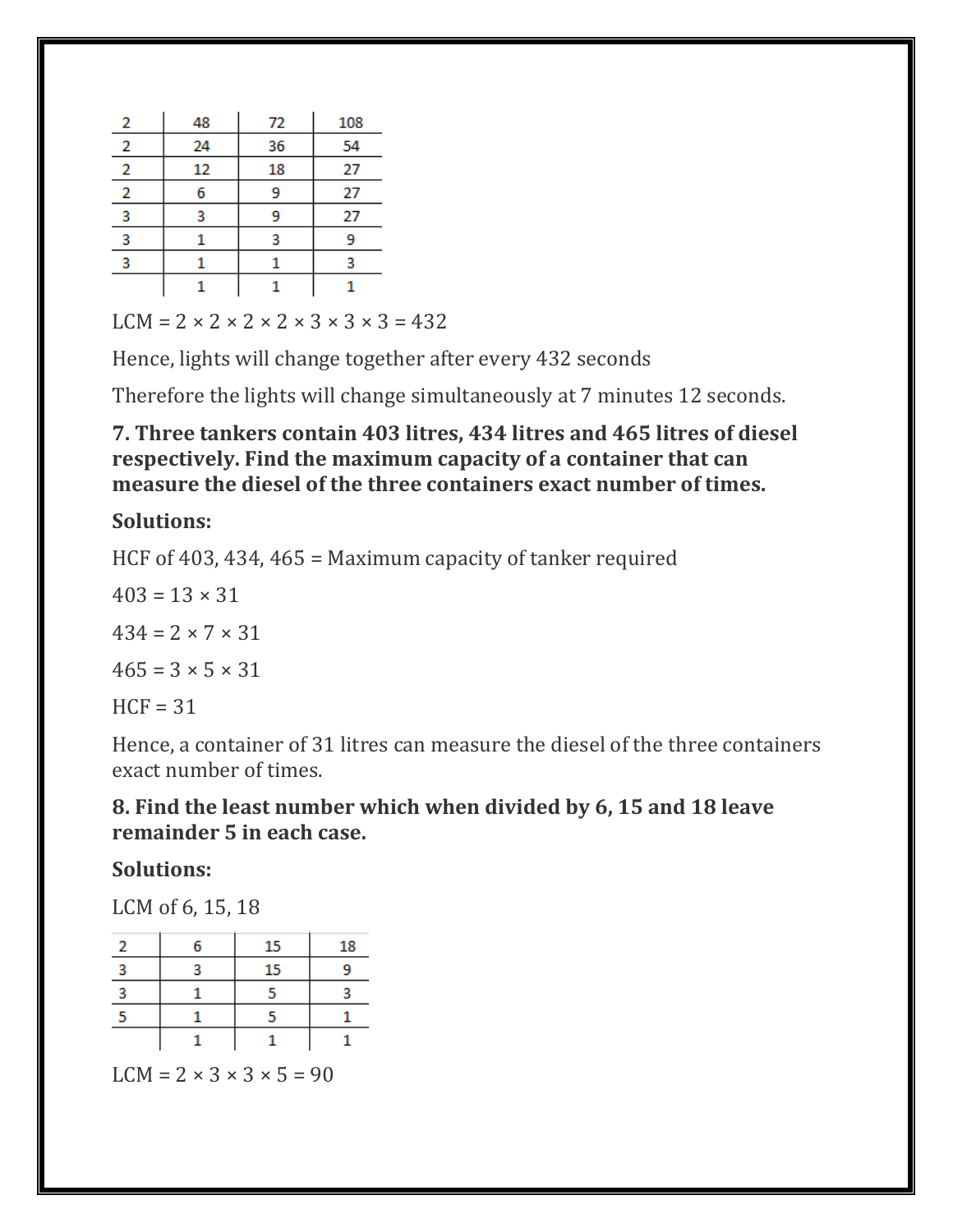Required number =  $90 + 5$  $= 95$ Hence, 95 is the required number.

# **9. Find the smallest 4-digit number which is divisible by 18, 24 and 32.**

#### **Solutions:**

LCM of 18, 24, 32

| 2              | 18 | 24 | 32 |
|----------------|----|----|----|
| $\overline{2}$ | 9  | 12 | 16 |
| 2              | 9  | 6  | 8  |
| $\overline{2}$ | 9  | 3  |    |
| 2              | 9  | 3  | 2  |
| 3              | 9  | 3  |    |
| ٩              | 3  |    |    |
|                |    |    |    |

 $LCM = 2 \times 2 \times 2 \times 2 \times 2 \times 3 \times 3 = 288$ 

Here, we need to find the smallest 4-digit multiple of 288

We find  $288 \times 3 = 864$  and  $288 \times 4 = 1152$ 

Hence, 1152 is the smallest 4-digit number which is divisible by 18, 24 and 32

**10. Find the LCM of the following numbers:**

**(a) 9 and 4 (b) 12 and 5 (c) 6 and 5 (d) 15 and 4**

**Observe a common property in the obtained LCMs. Is LCM the product of two numbers in each case?**

**Solutions:**

(a) LCM of 9, 4

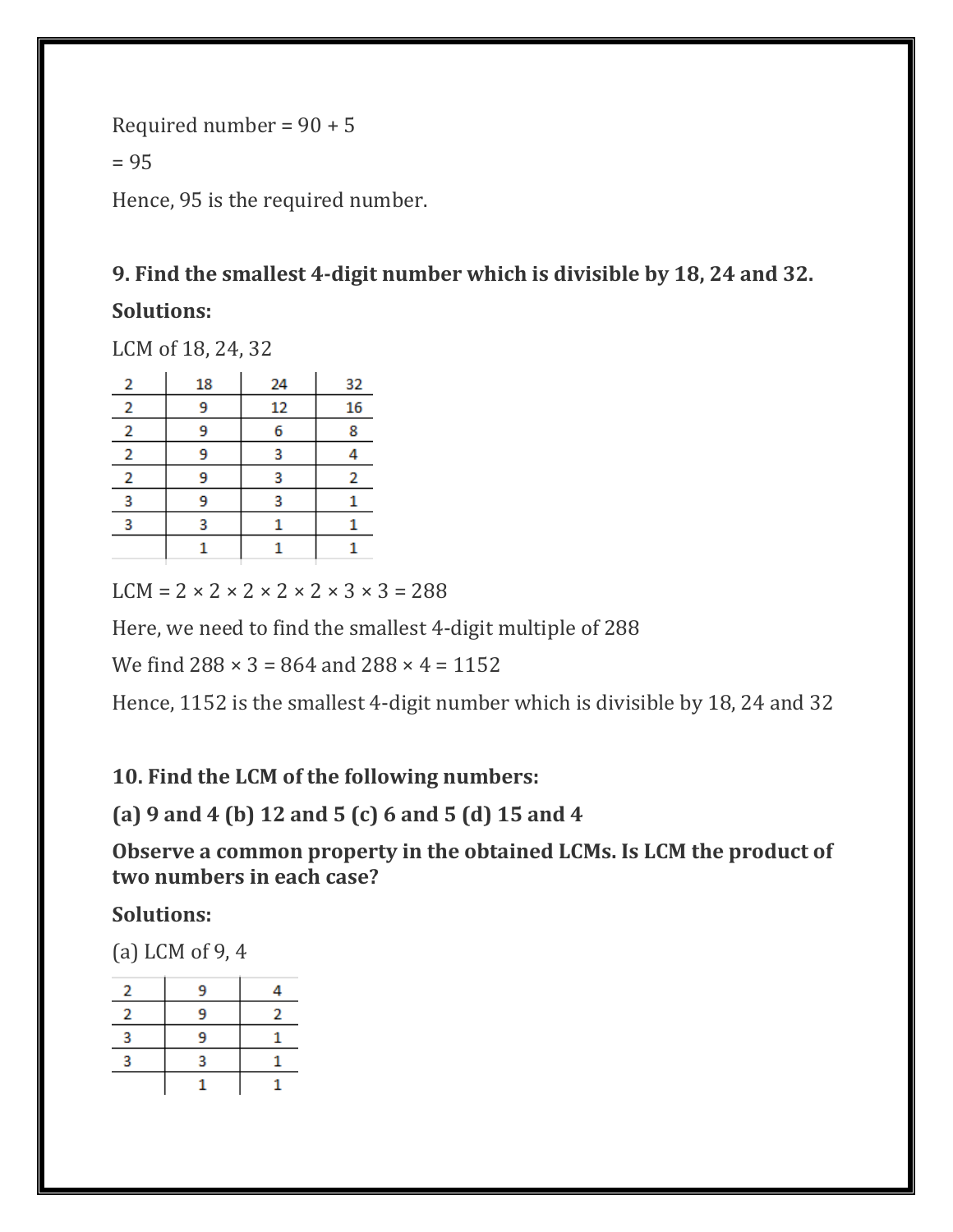$LCM = 2 \times 2 \times 3 \times 3 = 36$ 

(b) LCM of 12, 5

| 2 | 12 | 5 |
|---|----|---|
|   | 6  | 5 |
| з | 3  | 5 |
| 5 |    | ς |
|   |    |   |

 $LCM = 2 \times 2 \times 3 \times 5 = 60$ 

(c) LCM of 6, 5

| 2                                | 6  | 5 |
|----------------------------------|----|---|
| 3                                | 3  | 5 |
| 5                                | 1  | 5 |
|                                  | 1  | 1 |
| $LCM = 2 \times 3 \times 5 = 30$ |    |   |
| $(d)$ LCM of 15, 4               |    |   |
| 2                                | 15 | 4 |
| $\overline{2}$                   | 15 | 2 |
| 3                                | 15 | 1 |
| 5                                | 5  | 1 |
|                                  |    |   |



Yes in each case the LCM of given numbers is the product of these numbers.

**11. Find the LCM of the following numbers in which one number is the factor of the other.**

**(a) 5, 20 (b) 6, 18 (c) 12, 48 (d) 9, 45**

**What do you observe in the results obtained?**

**Solutions:**

**(a)** 5, 20